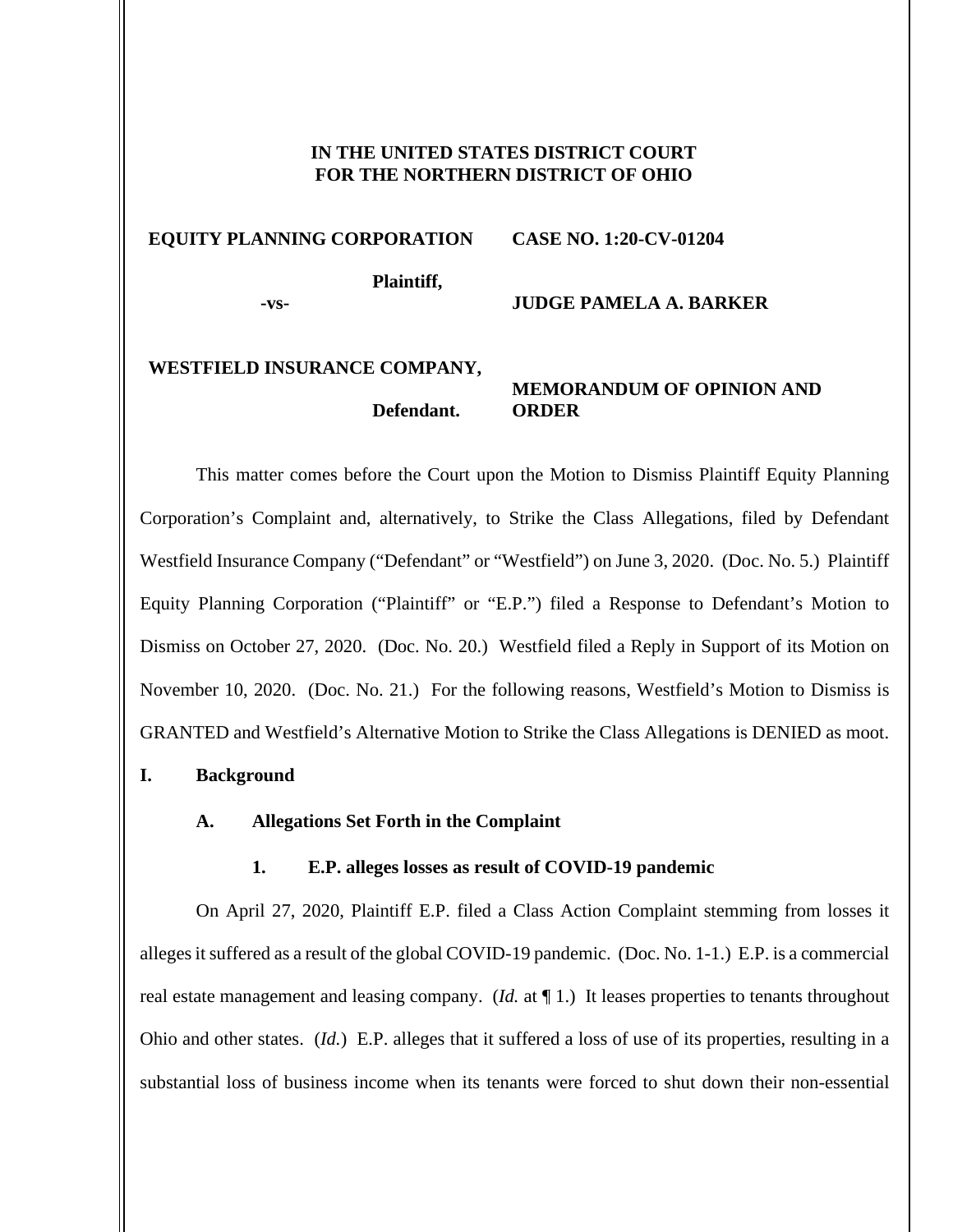businesses during Ohio's Stay At Home Order, thus prohibiting its tenants' ability to pay rent to E.P.. (*Id.* at ¶¶ 24, 26.)

E.P. alleges that at all relevant times, Westfield insured E.P. under an "all-risk" commercial/business owner policy numbered TRA 0-343-47M ("the Policy"). (*Id.* at ¶¶ 7, 14; *see also* Doc. No. 5-3.) According to E.P., the Policy included Business Income and Extra Expense Coverage, which E.P. alleges was meant to provide coverage in the event of business closures by order of Civil Authority. (*Id.* at ¶¶ 9-11.) E.P. alleges that, under the Policy, insurance applies to the "actual loss of business income sustained and the actual, necessary and reasonable extra expenses incurred" when access to E.P.'s property is prohibited by order of Civil Authority as "the direct result of a covered loss to property" in the immediate vicinity of E.P.'s property. (*Id.* at ¶ 11.) According to E.P., "covered physical loss includes, without limitation, **loss of use and/or loss of utilization of the properties**." (*Id.*, emphasis added.) E.P. alleges that under the terms of the Policy, a "physical loss" does not mean and/or require tangible "physical damage" to its property. (*Id.* at ¶ 13.) E.P. alleges that the COVID-19 global pandemic has "physically impacted both public and private property and physical spaces around the world," because COVID-19 can "physically infect[ ] and stay[ ] on surfaces of objects or materials . . . for up to twenty-eight days." (*Id.* at ¶ 17.)

As the seriousness of the COVID-19 global pandemic became clear, health officials across the globe began issuing public health orders in an attempt to halt COVID-19's spread. (*Id.* at ¶¶ 21- 23.) On March 23, 2020, the State of Ohio issued its Stay At Home Order, which ordered all Ohioans to stay at home and all non-essential businesses to cease their activities until further notice. (*Id.* at ¶ 26.) E.P. alleges that certain of its tenants were forced to shut down their non-essential businesses during Ohio's Stay At Home Order, thus prohibiting its tenants' ability to pay rent to E.P. (*Id.*) E.P.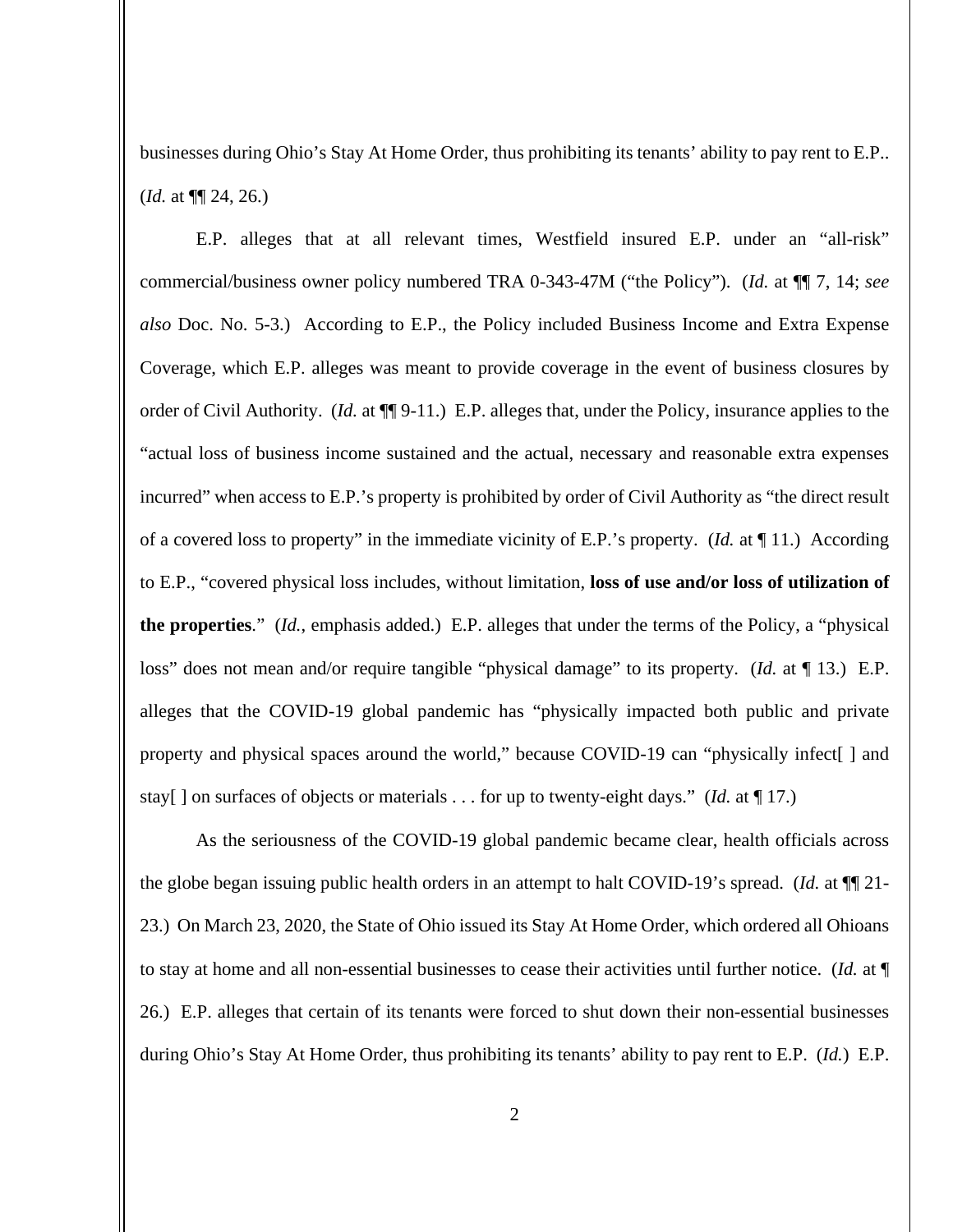alleges that because its tenants were forced to shut down, E.P. suffered "a loss of use of its Properties,"

and also a "substantial loss of business income." (*Id.* at ¶ 24.) Thus, E.P. alleges:

Coronavirus and the pandemic cause direct physical loss and property damages. COVID-19 and the Pandemic are physically impacting public and private property in Ohio and throughout the country. The executive orders issued by the Governor of Ohio, and the majority of other State Governors, in response to the pandemic have caused **direct physical loss of** Plaintiff's and Class Members' properties.

(*Id.* at ¶ 27, emphasis added.)

After several of its tenants became unable to pay rent, E.P. made a claim with Westfield under the Policy's business income coverage. (*Id.* at ¶ 28.) According to E.P., Westfield acknowledged the claim on March 26, 2020 and assigned it claim number 0002131022. (*Id.*) On April 20, 2020, Westfield issued a letter denying coverage to E.P. (*Id.*)

In its Complaint, E.P. does not allege that COVID-19 was actually found in or on its premises.

Instead, E.P. alleges:

Based on the prevalence of the virus in Cuyahoga County and throughout Ohio, it is probable that Equity sustained direct physical loss of or damage to its properties due to the presence of coronavirus, and has unquestionably sustained direct physical loss as the result of the pandemic and/or civil authority issued by the Governor of Ohio.

(*Id.* at ¶ 29.) E.P. alleges that a pandemic is a covered loss under the subject Policy and that Westfield

based its denial of E.P.'s claim based on "exclusions that are not applicable to a pandemic . . . ." (*Id.*

at  $\P$  32.)

E.P. seeks to certify a nationwide Declaratory Relief Class, a nationwide Restitution/Monetary Relief Sub-Class, and an Ohio State Sub-Class for Insurance Bad Faith. (*Id.* at ¶ 39.) E.P.'s Complaint sets forth three causes of action: (1) declaratory judgment; (2) breach of contract; and (3) breach of covenant of good faith and fair dealing. (*Id.* at ¶¶ 52-80.)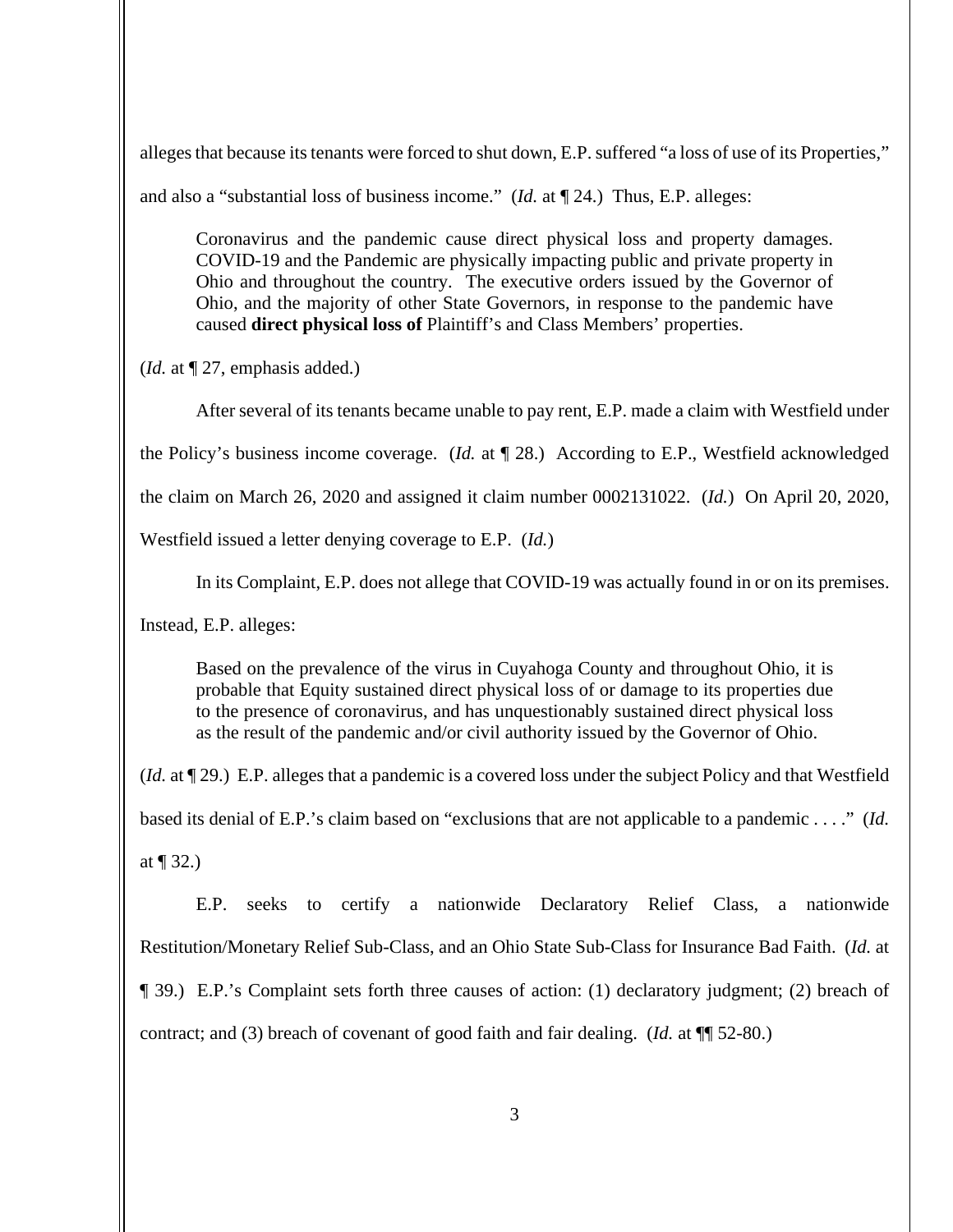# **2. Policy TRA 034347M Provisions**

The Policy is comprised of several forms and endorsements that are relevant to the instant matter, including the Business Income (and Extra Expense) Coverage Form, the Causes of Loss – Special Form, the Exclusion of Loss Due to Virus or Bacteria endorsement, and the Building and Personal Property Coverage Form. (Doc. No. 5-3.)

The Business Income (and Extra Expense) Coverage Form reads in relevant part as follows:

We will pay for the actual loss of Business Income you sustain due to the necessary "suspension" of your "operations" during the "period of restoration". The "suspension" must be caused by **direct physical loss of or damage to** property at premises which are described in the Declarations and for which a Business Income Limit Of Insurance is shown in the Declarations. The loss or damage must be caused by or result from a **Covered Cause of Loss**.

. . . Extra Expense means necessary expenses you incur during the "period of restoration" that you would not have incurred if there had been **no direct physical loss or damage to** property caused by or resulting from a Covered Cause of Loss.

(*Id.* at PageID# 118, emphasis added.) The Business Income (and Extra Expense) Coverage Form

does not define the phrase "direct physical loss of or damage to," as used within the Form. Section

"F. Definitions" of the Business Income (and Extra Expense) Coverage Form defines the terms

"operations," "period of restoration," and "suspension." (*Id.* at PageID# 126.) Those terms are

defined as follows:

2. "Operations" means:

a. Your business activities occurring at the described premises; and

b. The tenantability of the described premises, if coverage for Business Income

Including "Rental Value" or "Rental Value" applies.

3. "Period of restoration" means the period of time that:

a. Begins:

(1) 72 hours after the time of direct physical loss or damage for Business Income Coverage; or

(2) Immediately after the time of direct physical loss or damage for Extra Expense Coverage;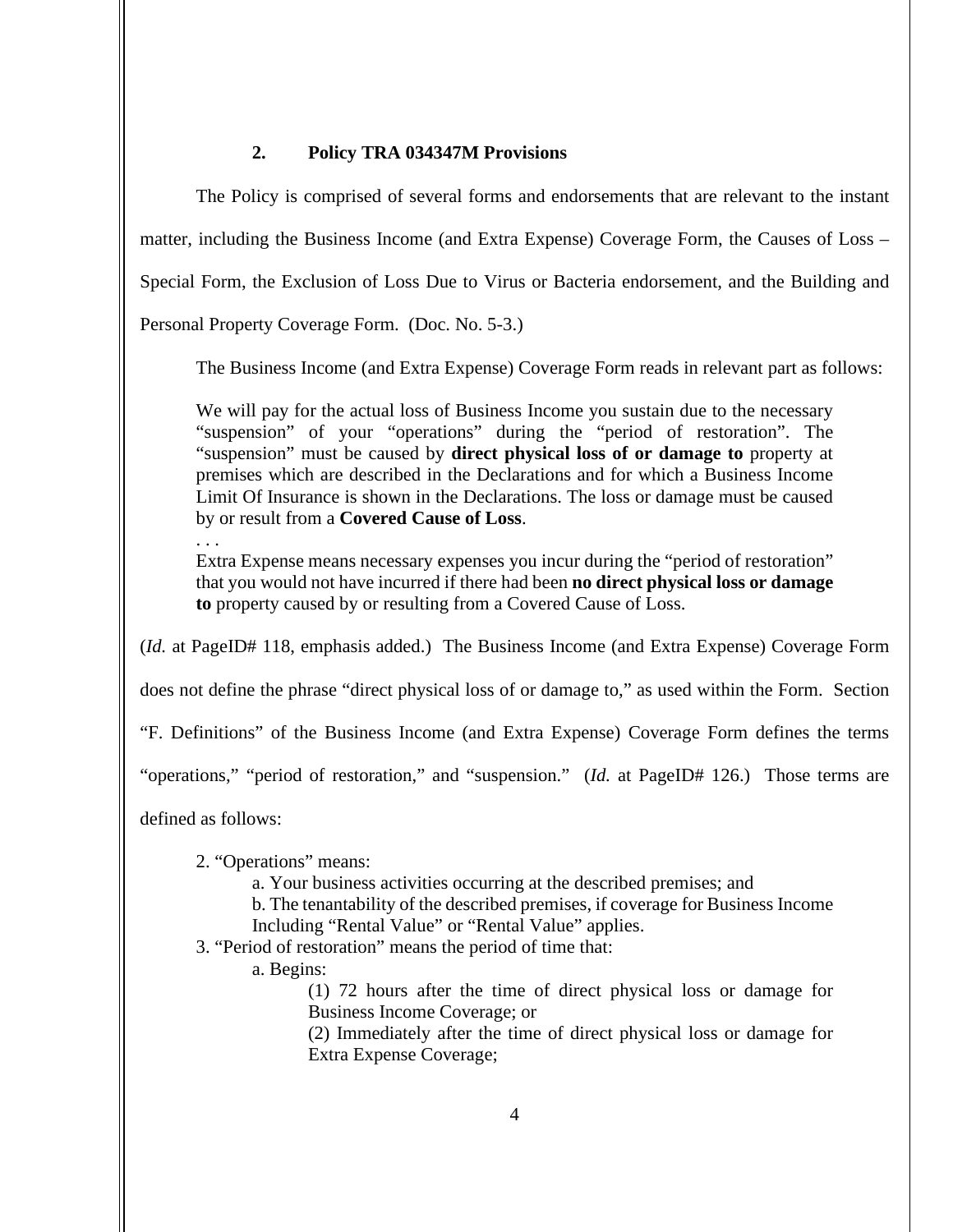caused by or resulting from any Covered Cause of Loss at the described premises; and

b. Ends on the earlier of:

(1) The date when the property at the described premises should be repaired, rebuilt or replaced with reasonable speed and similar quality; or

(2) The date when business is resumed at a new permanent location. "Period of restoration" does not include any increased period required due to the

enforcement of or compliance with any ordinance or law that:

(1) Regulates the construction, use or repair, or requires the tearing down of any property; or

(2) Requires any insured or others to test for, monitor, clean up, remove, contain, treat, detoxify or neutralize, or in any way respond to, or assess the effects of "pollutants".

The expiration date of this policy will not cut short the "period of restoration."

. . .

6. "Suspension" means:

a. The slowdown or cessation of your business activities; or

b. That a part of all of the described premises is rendered untenantable, if coverage for Business Income Including "Rental Value" or "Rental Value" applies.

(*Id.* at PageID# 126.)

The relevant Civil Authority coverage provisions are also set forth in the Business Income

(and Extra Expense) Coverage Form, to wit:

### **5. Additional Coverages**

#### **a. Civil Authority**

In this Additional Coverage, Civil Authority, the described premises are premises to which this Coverage Form applies, as shown in the Declarations.

When a **Covered Cause of Loss causes damage to property** other than property at the described premises, we will pay for the actual loss of Business Income you sustain and necessary Extra Expense caused by action of civil authority that prohibits access to the described premises, provided that both of the following apply:

(1) Access to the area immediately surrounding the damaged property is prohibited by civil authority as a result of the damage, and the described premises are within that area but are not more than one mile from the damaged property; and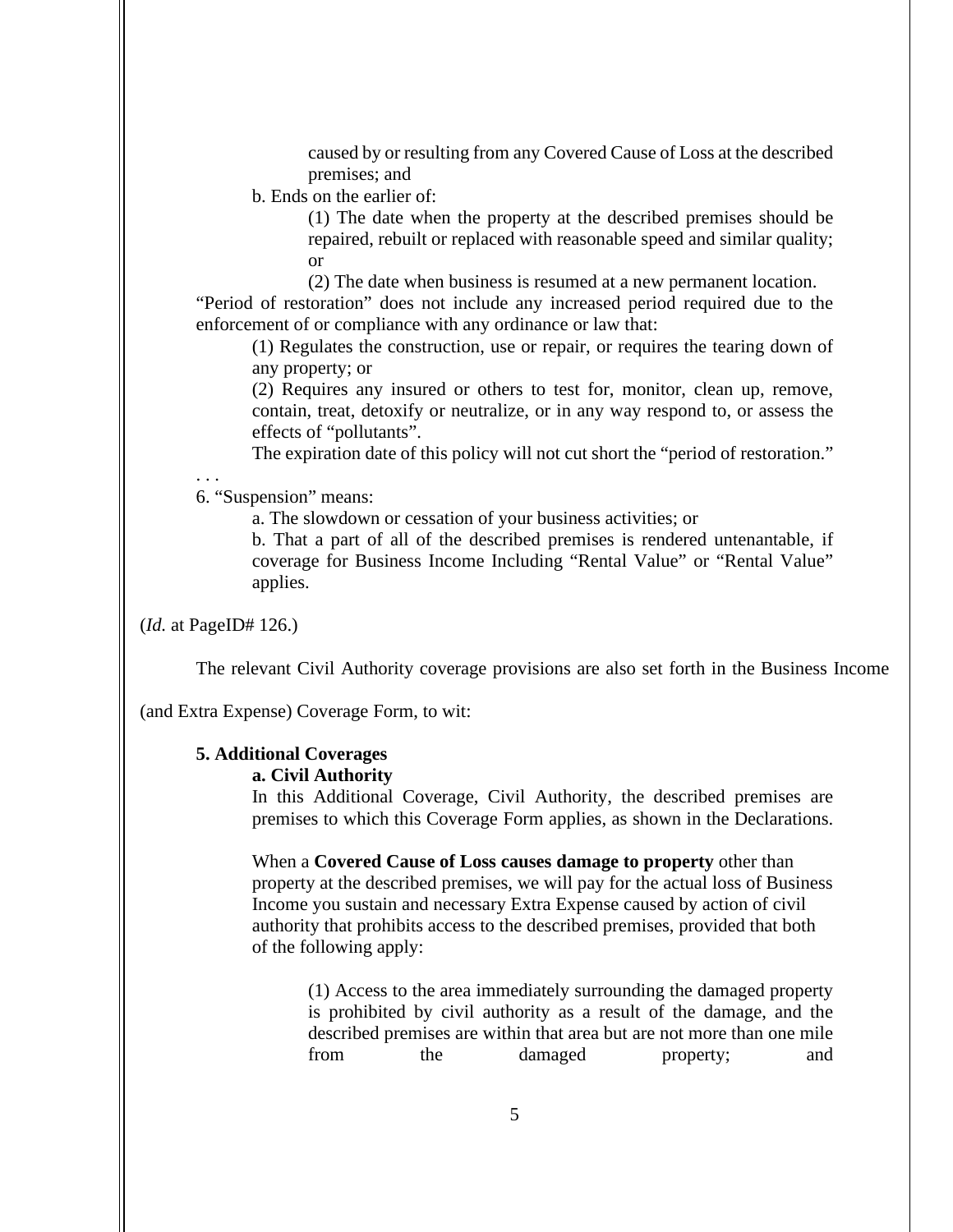(2) The action of civil authority is taken in response to dangerous physical conditions resulting from the damage or continuation of the Covered Cause of Loss that caused the damage, or the action is taken to enable a civil authority to have unimpeded access to the damaged property.

(*Id.* at PageID# 119, emphasis added.)

The Causes of Loss – Special Form defines the term "Covered Causes of Loss" as follows:

# **A. Covered Causes Of Loss**

When Special is shown in the Declarations, **Covered Causes of Loss means direct physical loss** unless the loss is excluded or limited in this policy.

(*Id.* at PageID# 165, emphasis added.) The Causes of Loss – Special Form also sets forth certain

exclusions with respect to Covered Causes of Loss that read in relevant part as follows:

**B.** Exclusions

**…**

**2.** We will not pay for loss or damage caused by or resulting from any of the following:

**b.** Delay, loss of use or loss of market.

(*Id.* at PageID# 165, 167.) The Causes of Loss – Special Form does not define the phrase "direct

physical loss" as used in the Form.

. . .

The Policy also contains an endorsement titled Exclusion of Loss Due to Virus or Bacteria.

(*Id.* at PageID# 130.) The endorsement modifies insurance provided under the Commercial Property

Coverage Part and the Standard Property Policy. (*Id.*) The Exclusion of Loss Due to Virus or

Bacteria endorsement reads in relevant part as follows:

**A.** The exclusion set forth in Paragraph B. applies to all coverage under all forms and endorsements that comprise this Coverage Part or Policy, including but not limited to forms or endorsements that cover property damage to buildings or personal property and forms or endorsements that cover business income, extra expense or action of civil authority.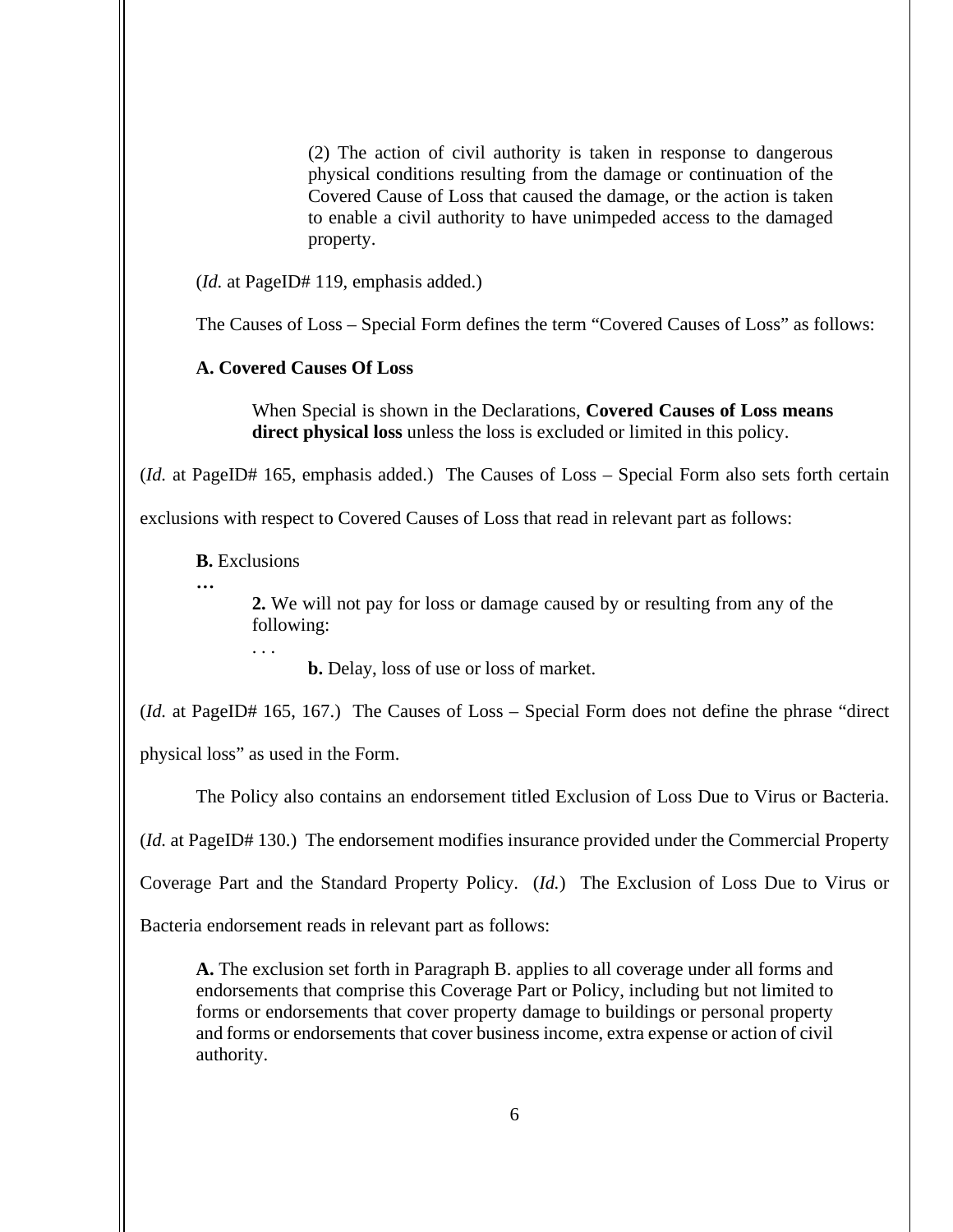**B.** We will not pay for loss or damage caused by or resulting from any virus, bacterium or other microorganism that induces or is capable of inducing physical distress, illness or disease.

However, this exclusion does not apply to loss or damage caused by or resulting from "fungus", wet rot or dry rot. Such loss or damage is addressed in a separate exclusion in this Coverage Part or Policy.

# (*Id.*)

The Building and Personal Property Coverage Form reads in relevant part as follows:

# **A. Coverage**

. . .

We will pay for **direct physical loss of or damage to** Covered Property at the premises described in the Declarations caused by or resulting from any **Covered Cause of Loss.**

# **3. Covered Causes of Loss**

See applicable Causes Of Loss form as shown in the Declarations.

(*Id.* at PageID# 176, 178, emphasis added.) The Building and Personal Property Coverage Form does not set forth a definition of the phrase "direct physical loss of or damage to."

# **B. Procedural History**

On April 27, 2020, E.P. filed its Complaint in the Court of Common Pleas of Cuyahoga County, Ohio against Westfield. (Doc. No. 1-1.) On June 1, 2020, Defendant removed this action to this Court, pursuant to the Class Action Fairness Act ("CAFA"), 28 U.S.C. § 1332(d). (Doc. No. 1.) On June 3, 2020, Defendant filed the instant Motion to Dismiss pursuant to Fed. R. Civ. P. 12(b)(6), or in the alternative, to strike the Class allegations. (Doc. No. 5-1.) E.P. moved to remand the matter back to the Court of Common Pleas of Cuyahoga County, Ohio. (Doc. No. 8.) The Court denied E.P.'s Motion to Remand on October 6, 2020. (Doc. No. 18.) Subsequently, E.P. filed a Response to Westfield's Motion to Dismiss on October 27, 2020. (Doc. No. 20.) Westfield filed a Reply in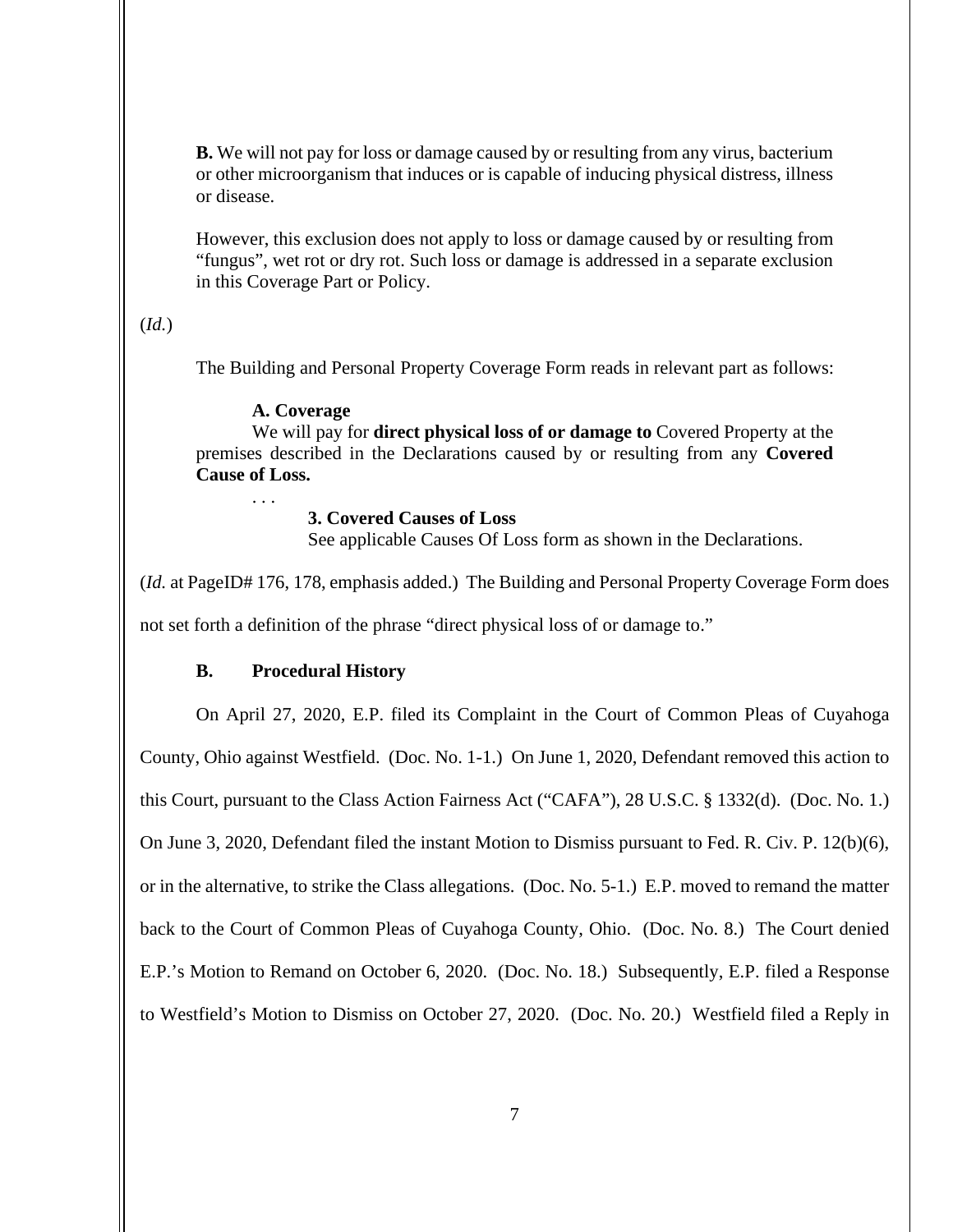Support of its Motion to Dismiss on November 10, 2020. (Doc. No. 21.) Thus, Westfield's Motion to Dismiss became ripe for a decision on November 10, 2020.

Both parties filed several Supplemental Authorities in Support of their respective positions. Westfield filed six Supplemental Authorities in Support of its Motion to Dismiss on: October 16, 2020, December 8, 2020, December 22, 2020, February 3, 2021, February 12, 2021, and February 19, 2021. (Doc. Nos. 19, 22, 23, 28, 29, 32.) E.P. filed five Supplemental Authorities on: December 30, 2020, January 21, 2021, February 3, 2021, February 12, 2021, and February 17, 2021. (Doc. Nos. 24, 25, 27, 30, 31.) Westfield filed a Response to E.P.'s January 21, 2021 Supplemental Authority on January 25, 2021. (Doc. No. 26.)

# **II. Westfield's Motion to Dismiss E.P.'s Complaint**

# **A. Legal Standard**

Westfield moves to dismiss E.P.'s Complaint for failure to state a claim under Fed. R. Civ. P. 12(b)(6). Under Fed. R. Civ. P. 12(b)(6), the Court accepts the plaintiff's factual allegations as true and construes the Complaint in the light most favorable to the plaintiff. *See Gunasekara v. Irwin*, 551 F.3d 461, 466 (6th Cir. 2009). In order to survive a motion to dismiss under this Rule, "a complaint must contain (1) 'enough facts to state a claim to relief that is plausible,' (2) more than 'a formulaic recitation of a cause of action's elements,' and (3) allegations that suggest a 'right to relief above a speculative level.'" *Tackett v. M & G Polymers, USA, LLC*, 561 F.3d 478, 488 (6th Cir. 2009) (quoting in part *Bell Atlantic Corp. v. Twombly*, 550 U.S. 544, 555-56, 127 S.Ct. 1955, 167 L.Ed.2d 929 (2007)).

The measure of a Rule  $12(b)(6)$  challenge—whether the Complaint raises a right to relief above the speculative level—"does not 'require heightened fact pleading of specifics, but only enough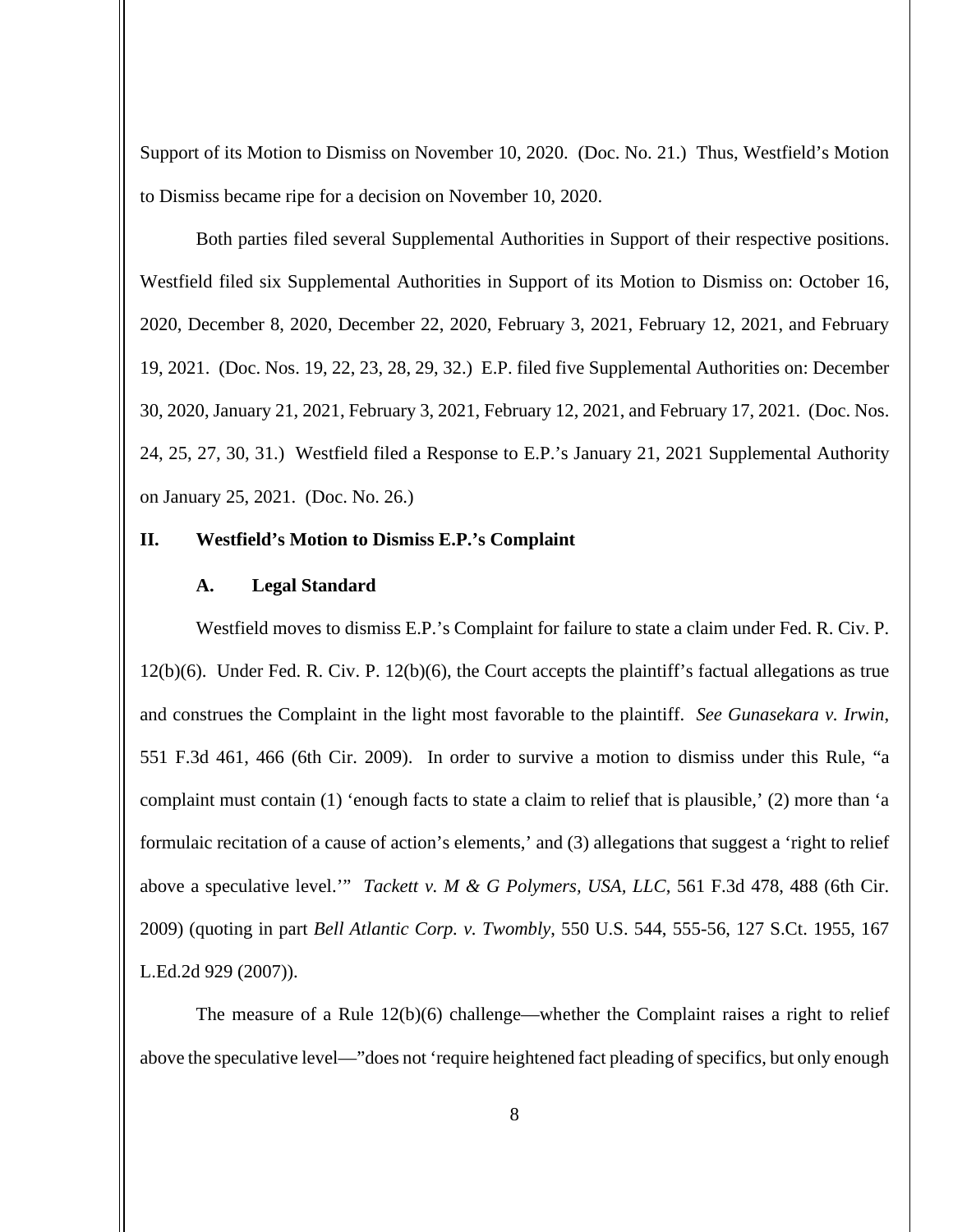facts to state a claim to relief that is plausible on its face.'" *Bassett v. National Collegiate Athletic Ass'n*., 528 F.3d 426, 430 (6th Cir. 2008) (quoting in part *Twombly*, 550 U.S. at 555-56, 127 S.Ct. 1955). "A claim has facial plausibility when the plaintiff pleads factual content that allows the court to draw the reasonable inference that the defendant is liable for the misconduct alleged." *Ashcroft v. Iqbal*, 556 U.S. 662, 678, 129 S.Ct. 1937, 173 L.Ed.2d 868 (2009). Deciding whether a complaint states a claim for relief that is plausible is a "context-specific task that requires the reviewing court to draw on its judicial experience and common sense." *Id.* at 679.

Consequently, examination of a complaint for a plausible claim for relief is undertaken in conjunction with the "well-established principle that 'Federal Rule of Civil Procedure 8(a)(2) requires only a short and plain statement of the claim showing that the pleader is entitled to relief.' Specific facts are not necessary; the statement need only 'give the defendant fair notice of what the . . . claim is and the grounds upon which it rests.'" *Gunasekera*, 551 F.3d at 466 (quoting in part *Erickson v. Pardus*, 551 U.S. 89, 127 S.Ct. 2197, 2200, 167 L.Ed.2d 1081 (2007)) (quoting *Twombly,* 127 S.Ct. at 1964). Nonetheless, while "Rule 8 marks a notable and generous departure from the hypertechnical, code-pleading regime of a prior era . . . it does not unlock the doors of discovery for a plaintiff armed with nothing more than conclusions." *Iqbal,* 556 U.S. at 679, 129 S.Ct. 1937.

### **B. Analysis**

Westfield argues that E.P.'s Complaint should be dismissed for four overarching reasons: (1) a "loss of use or loss of market", as alleged by E.P. is excluded from the definition of what constitutes a Covered Cause of Loss capable of giving rise to Business Income and Extra Expense coverage; (2) because E.P. fails to allege that the suspected or actual presence of coronavirus at its properties resulted in a tangible structural alteration to the affected properties it does not constitute "direct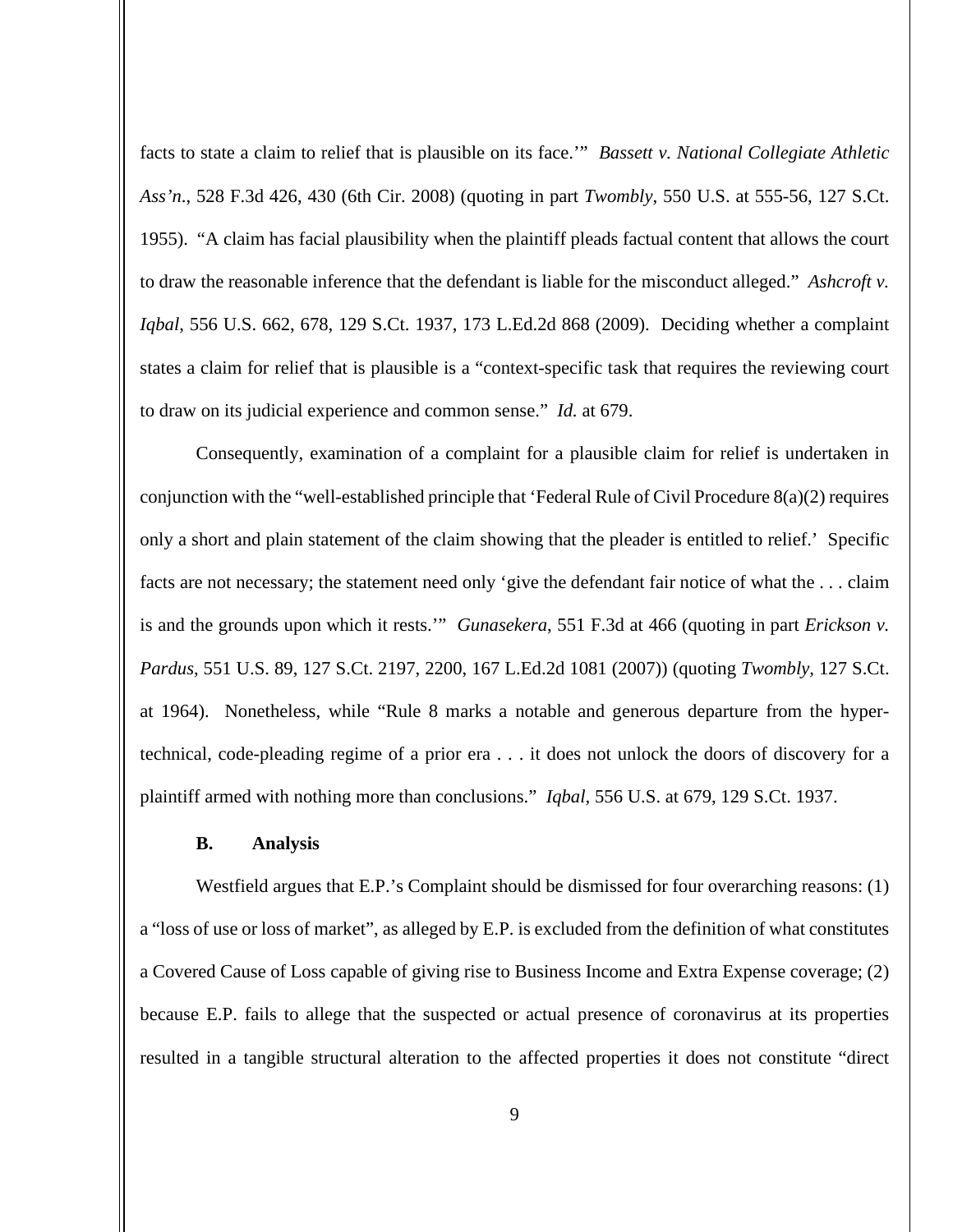physical loss of or damage to" its properties under Ohio law; (3) E.P.'s Civil Authority coverage claim fails because Ohio's Stay At Home Order was issued to prevent the spread of COVID-19, not to remediate existing damage at a property adjacent to E.P.'s; and (4) E.P.'s Policy contains an unambiguous Virus Exclusion that bars coverage for loss or damage resulting from any virus capable of inducing disease or illness. (Doc. No. 5-1, PageID# 60.)

In its Response to Westfield's Motion to Dismiss, E.P. argues that the Virus Exclusion does not bar coverage because it is ambiguous and does not contain an anti-concurrent causation clause; Westfield's definition of "direct physical loss of or damage to" covered property is overly narrow; E.P. properly pleaded direct physical loss or damage to its covered property "due to the probable presence" of COVID-19 particles; and that the Covered Cause of Loss exclusion for "loss of use or loss of market" does not exclude coverage here. (Doc. No. 20.)

### **1. Interpretation of Insurance Contracts Under Ohio Law**

The parties agree that Ohio law applies. (*See* Doc. No. 5-1, PageID# 66; Doc. No. 20, PageID# 463.) The Court will briefly address the general principles governing the interpretation of insurance contracts under Ohio law. These principles will inform the Court's subsequent analysis of the parties' arguments. Under Ohio law, "[a]n insurance policy is a contract whose interpretation is a matter of law." *Sharonville v. Am. Employers Ins. Co.*, 846 N.E.2d 833, 836 (Ohio 2006) (*citing Alexander v. Buckeye Pipe Line Co*., 374 N.E.2d 146, 150 (Ohio 1978)). A court "examine[s] the insurance contract as a whole and presume[s] that the intent of the parties is reflected in the language used in the policy." *Westfield Ins. Co. v. Galatis*, 797 N.E.2d 1256, 1261 (Ohio 2003).

The absence of definitions does not necessarily make terms ambiguous. *Nationwide Mut. Fire Ins. Co. v. Guman Bros. Farm*, 652 N.E.2d 684, 686 (Ohio 1995); *see also Penton Media, Inc.*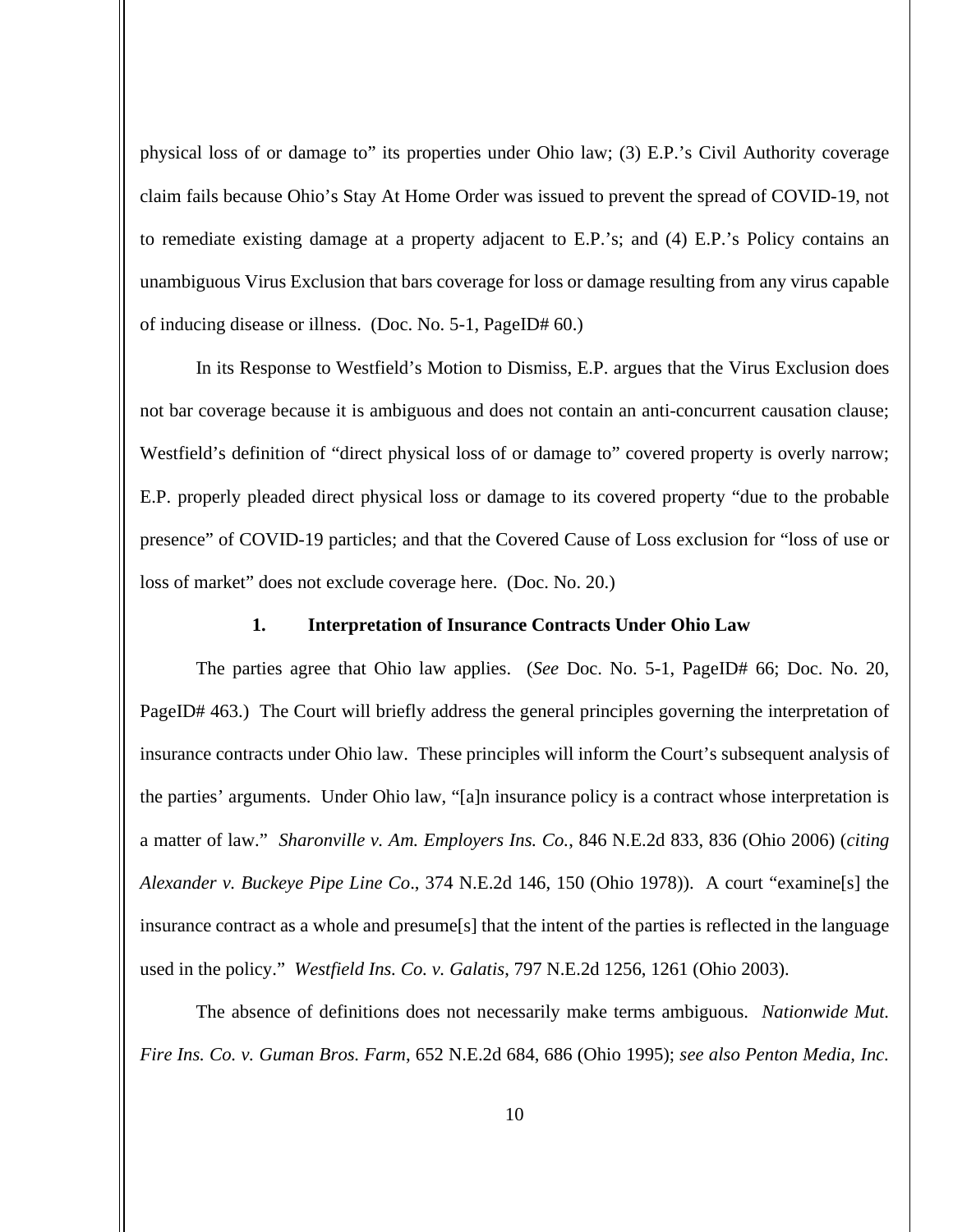*v. Affiliated Fm Ins. Co.*, No. 1:03-cv-2111, 2005 WL 8171363, at \*6 (N.D. Ohio Sept. 30, 2005) (citing *Chicago Title Ins. Co. v. Huntington Nat'l Bank*, 719 N.E.2d 955, 959 (Ohio 1999)) ("Simply because a term in a contract is not defined does not mean that the policy is ambiguous."). "'If a contract is clear and unambiguous, then its interpretation is a matter of law and there is no issue of fact to be determined.'" *Guman*, 652 N.E.2d 684 at 686 (quoting *Inland Refuse Transfer Co. v. Browning-Ferris Inds. of Ohio, Inc.* 474 N.E.2d 271, 272 (Ohio 1984)). Thus, a court must "look to the plain and ordinary meaning of the language used in the policy unless another meaning is clearly apparent from the contents of the policy." *Westfield Ins. Co.*, 797 N.E.2d at 1261. "When the language of a written contract is clear, a court may look no further than the writing itself to find the intent of the parties. . . . As a matter of law, a contract is unambiguous if it can be given a definite legal meaning." *Id.*

Moreover, "a contract term is not ambiguous simply because parties disagree about its meaning." *Tattletale Portable Alarm Sys., Inc. v. MAF Prods., Inc.*, No. 2:14-cv-00574, 2016 WL 5122545, at \*6 (S.D. Ohio Sept. 21, 2016) (citing *Shifrin v. Forest City Enters.*, 597 N.E.2d 499, 501 (Ohio 1992)).

On the other hand, if a contract is ambiguous, "a court may consider extrinsic evidence to ascertain the parties' intent." *Id.* A court may not "alter a lawful contract by imputing an intent contrary to that expressed by the parties." *Id.* at 1261-62. In the insurance context, "[i]f provisions are susceptible of more than one interpretation, they 'will be construed strictly against the insurer and liberally in favor of the insured.'" *Sharonville*, 846 N.E.2d at 836 (quoting *King v. Nationwide Ins. Co.*, 519 N.E.2d 1380, syllabus (Ohio 1988)). "Additionally, 'an exclusion in an insurance policy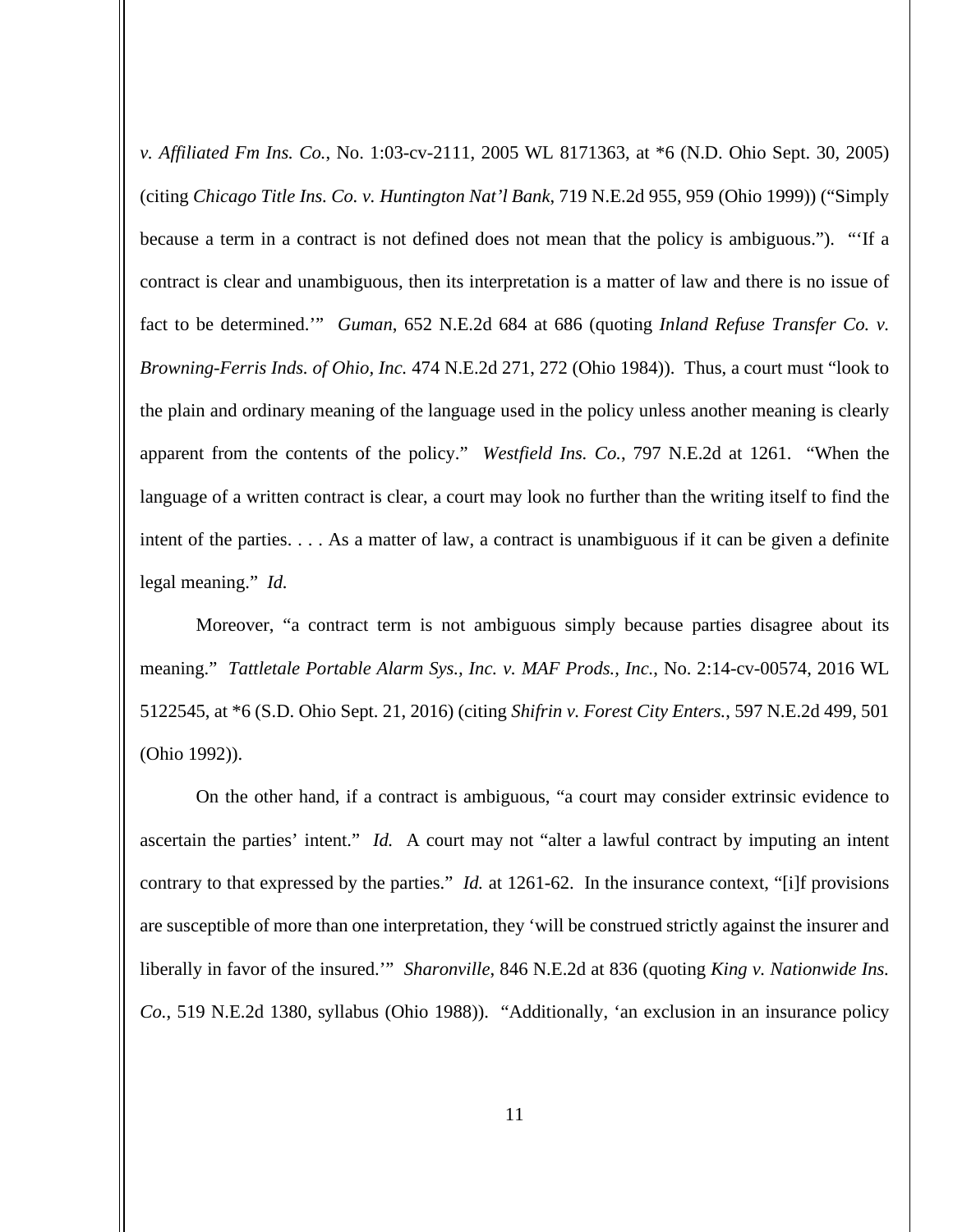will be interpreted as applying only to that which is *clearly* intended to be excluded.'" *Id.* (quoting *Hybud Equip. Corp. v. Sphere Drake Ins. Co., Ltd.* 597 N.E.2d 1096, 1102 (Ohio 1992)).

This rule has limitations. While an insurance policy that is "reasonably open to different interpretations will be construed most favorably for the insured, that rule will not be applied so as to provide an unreasonable interpretation of the words of the policy." *Westfield Ins. Co.*, 797 N.E.2d at 1261 (quoting *Morfoot v. Stake*, 190 N.E.2d 573, syllabus (Ohio 1963)).

Further, in construing a contract, a court must read and consider the provisions as a whole and not in isolation. *Foster Wheeler Enviresponse, Inc. v. Franklin County Convention Facilities Auth.*, 678 N.E.2d 519, 527 (Ohio 1997). "Courts should not interpret contracts in a way that 'render[s] at least one clause superfluous or meaningless.'" *Transtar Elec., Inc. v. A.E.M. Elec. Servs. Corp.*, 16 N.E.3d 645, 651-52 (Ohio 2014) (quoting *Sloan & Co. v. Liberty Mut. Ins. Co.*, 653 F.3d 175, 181 (3rd Cir. 2011)).

# **2. Business Income and Extra Expense Coverage**

The Court will first determine whether E.P. alleges a loss that triggers coverage under the Policy language. This case, like many other COVID-19 coverage cases, turns on whether E.P. can show "direct physical loss of or damage to" its insured property. The parties dispute the meaning of this phrase.

Westfield argues that E.P. cannot establish that its suspension of its operations was caused by a "direct physical loss of or damage to" its property because E.P. only speculates as to whether COVID-19 was ever present at any of its properties. (Doc. No. 5-1, PageID# 67.) According to Westfield, nothing in the Policy or law suggests that closing a property due to the suspected or potential presence of a substance or condition qualifies as a "direct physical loss or damage." (*Id.*)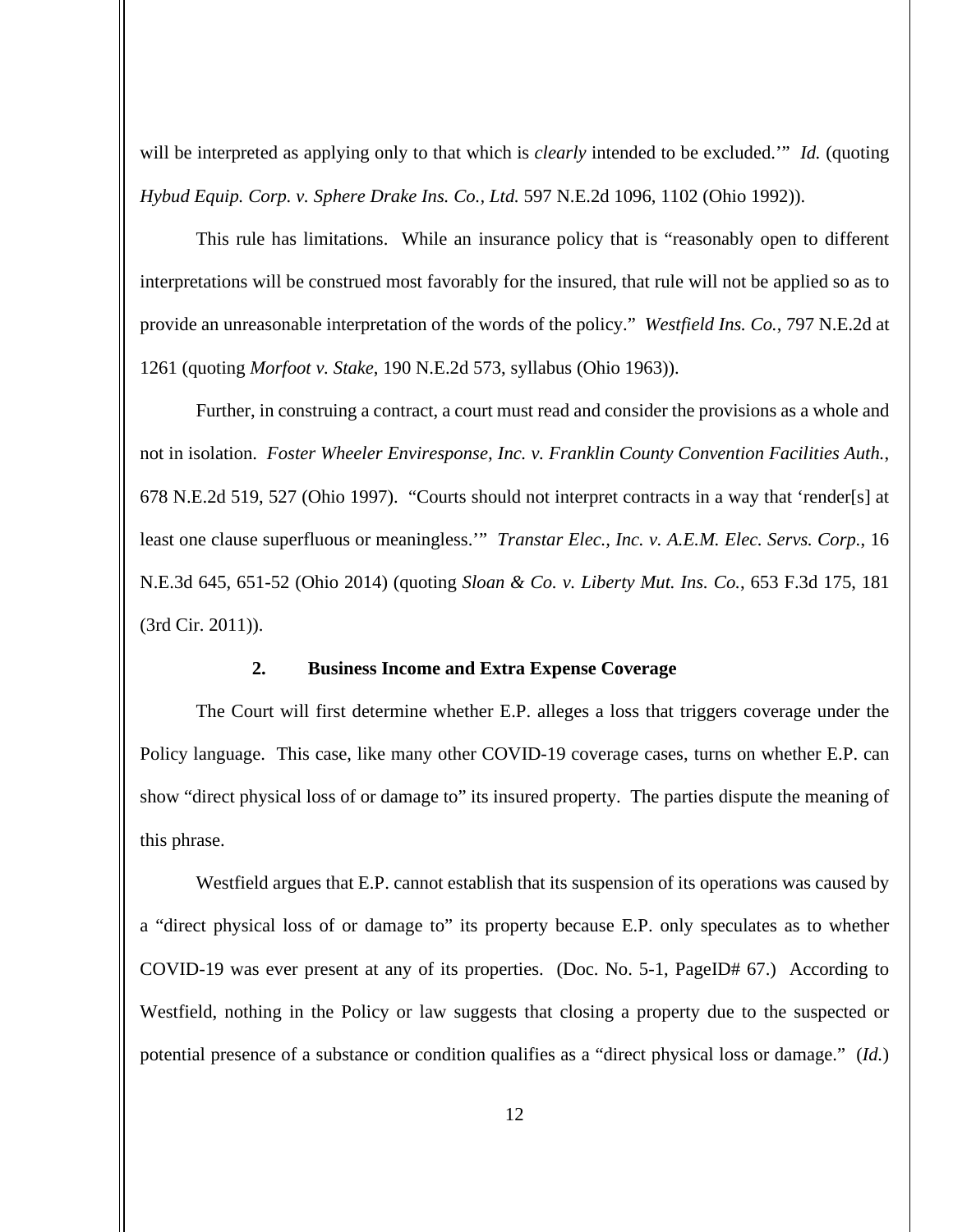Westfield argues that E.P.'s loss is based on the forced closure of its premises and the adverse business consequences that resulted. (*Id.*) This, according to Westfield, is not a "direct physical loss or damage" that could give rise to Business Income and Extra Expense coverage. (*Id.*) Moreover, according to Westfield, even if E.P. could allege that COVID-19 was present at one or more of its properties, that condition still does not constitute "direct physical loss or damage" under Ohio law. (*Id.* at PageID# 67-68.) Westfield contends that Ohio law defines "physical loss" or "physical damage" to mean a harm that adversely affects the structural integrity of a property. (*Id.* at PageID# 68, citing *Mastellone v. Lightning Rod Mut. Ins. Co.*, 175 Ohio App. 3d 23, 40-42 (Ohio 8th Dist. Ct. App. 2008).) Westfield argues that E.P.'s theory that it suffered a physical loss because E.P. was temporarily unable to make full use of the property fails because E.P. does not allege harm that adversely affected the structural integrity of its property, as required under Ohio law. (*Id.*)

In response, E.P. makes several arguments as to why the phrase "direct physical loss of or damage to" can be reasonably interpreted in multiple ways and that, as a result, the Court must construe the Policy in a way that results in coverage for the insured. (Doc. No. 20, PageID# 467, 468-476.) E.P. first argues that Westfield conflates the meanings of "loss of" or "damage to." (Doc. No. 20, PageID# 468.) E.P. contends that these phrases are stated in the disjunctive because they are separated by "or" as separate triggers of coverage, i.e., for "loss of" property, *or* "damage to" property. (*Id.* at PageID# 469.) Because "loss" can be reasonably defined as "material deprivation," E.P. argues that it is reasonable to define a "physical loss of" property as contemplating a situation in which "insured businesses are physically deprived of their business property because a physical substance had a physical impact on the property that rendered the property deficient or lacking in some quality rendering it unfit for its intended use." (*Id.*, emphasis removed.) E.P. also argues that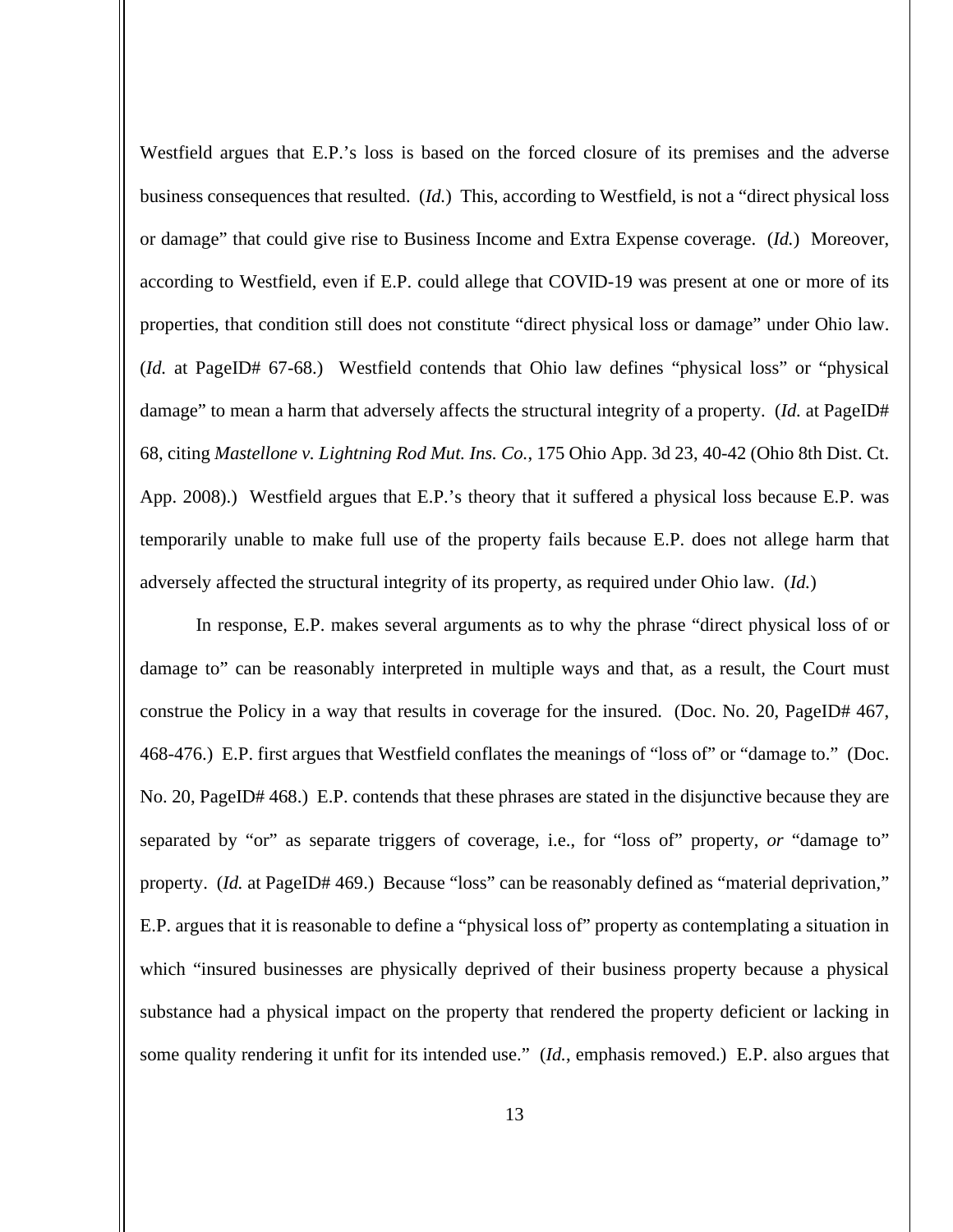"physical loss" and "physical damage" must mean something different, or else one or the other would be rendered surplusage. (*Id.* at PageID# 470.)

E.P. further argues that one reasonable interpretation of the term "physical loss of or damage to" property is **loss of use** of property. (*Id.*) According to E.P., the term "property damage" can encompass loss of use of property. (*Id.* at PageID# 470-71.) Additionally, E.P. argues that several cases from around the country support its position that "direct physical loss of or damage to property" does not necessarily require tangible, structural harm to the insured premises. (*Id.* at PageID# 471- 73.) Finally, E.P. disagrees that Ohio law interprets "direct physical loss" to require structural harm to insured premises. (*Id.* at PageID# 474-75.)

In its Reply, Westfield argues that the overwhelming majority of courts to consider the issue have concluded that COVID-19-related losses of income due to business closures and suspended operations do not constitute "direct physical loss." (Doc. No. 21, PageID# 493.) Because E.P. "seeks coverage for a purely economic loss" and does not allege that it suffered any tangible, demonstrable harm, it does not plausibly allege "direct physical loss of or damage to" its property. (*Id.* at PageID# 494-96.) Additionally, Westfield disagrees that its interpretation of "direct physical loss of or damage to" renders one or the other surplusage. (*Id.* at PageID# 496-97.) To the contrary, Westfield argues, E.P.'s interpretation of "direct physical loss of or damage to" renders several other Policy provisions surplusage. (*Id.*) Westfield argues that E.P.'s interpretation that "direct physical loss of or damage to" includes loss of use dispenses with the modifiers "direct" and "physical" altogether. (*Id.* at PageID# 498.) Westfield also argues that E.P.'s definition of "direct physical loss" requires courts to ignore the "period of restoration" language in the Business Income (and Extra Expense) Coverage Form, which contemplates "correction of a tangible condition rather than mere economic harm from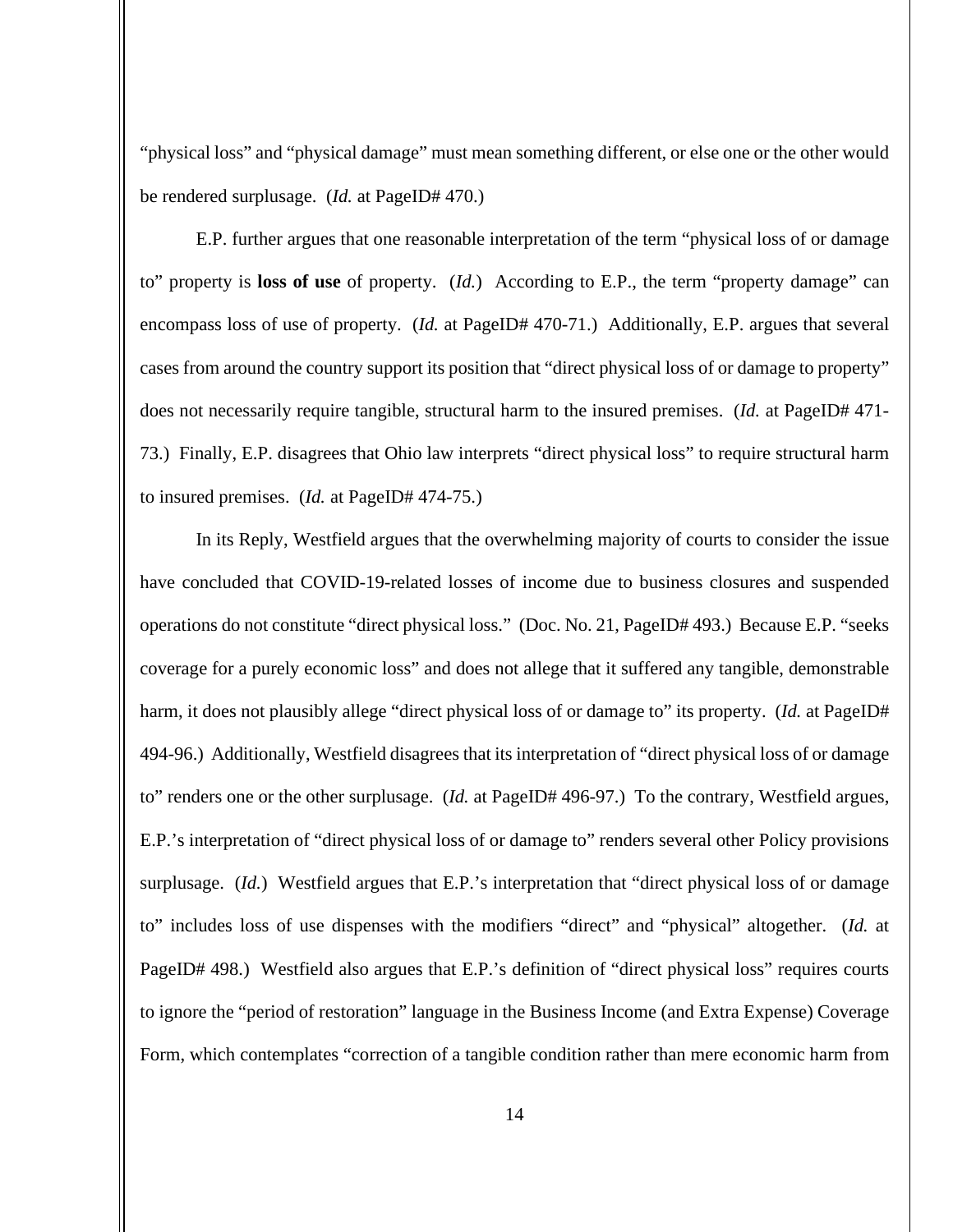loss of use." (*Id.*) If loss of use was included in "direct physical loss," there would be nothing to repair, rebuild, or replace, as set forth in the period of restoration language. (*Id.*)

The Court finds that E.P. fails to plausibly allege a threshold claim of "direct physical loss of or damage to" its insured premises, and therefore, E.P.'s claim for Business Income and Extra Expense coverage fails. The Court begins its analysis by examining the plain language of the Business Income (and Extra Expense) Coverage Form. (Doc. No. 5-3, PageID# 118.) The Form specifies that Westfield

will pay for the actual loss of Business Income you sustain due to the necessary "suspension" of your "operations" during the "period of restoration". The "suspension" must be caused by **direct physical loss of or damage to** property at premises which are described in the Declarations and for which a Business Income Limit Of Insurance is shown in the Declarations. The loss or damage must be caused by or result from a **Covered Cause of Loss**.

(*Id.*, emphasis added.) The form does not define "direct physical loss of or damage to" insured property. However, "[s]imply because a term in a contract is not defined does not mean that the policy is ambiguous." *Penton Media, Inc.*, 2005 WL 8171363, at \*6. When an insurance contract does not define a term, the Court looks to "the plain and ordinary meaning of the language used in the policy unless another meaning is clearly apparent from the contents of the policy." *Westfield Ins. Co.*, 797 N.E.2d at 1261.

# **a) Plain and Ordinary Meaning of "Direct Physical Loss of or Damage to"**

First, the Court starts with the plain language "direct," "physical," "loss," and "damage." "Direct" is defined as "stemming immediately from a source." *Direct, Merriam-Webster*, https://www.merriam-webster.com/dictionary/direct (last visited Feb. 22, 2021). "Physical" is defined as "having material existence: perceptible especially through the senses and subject to the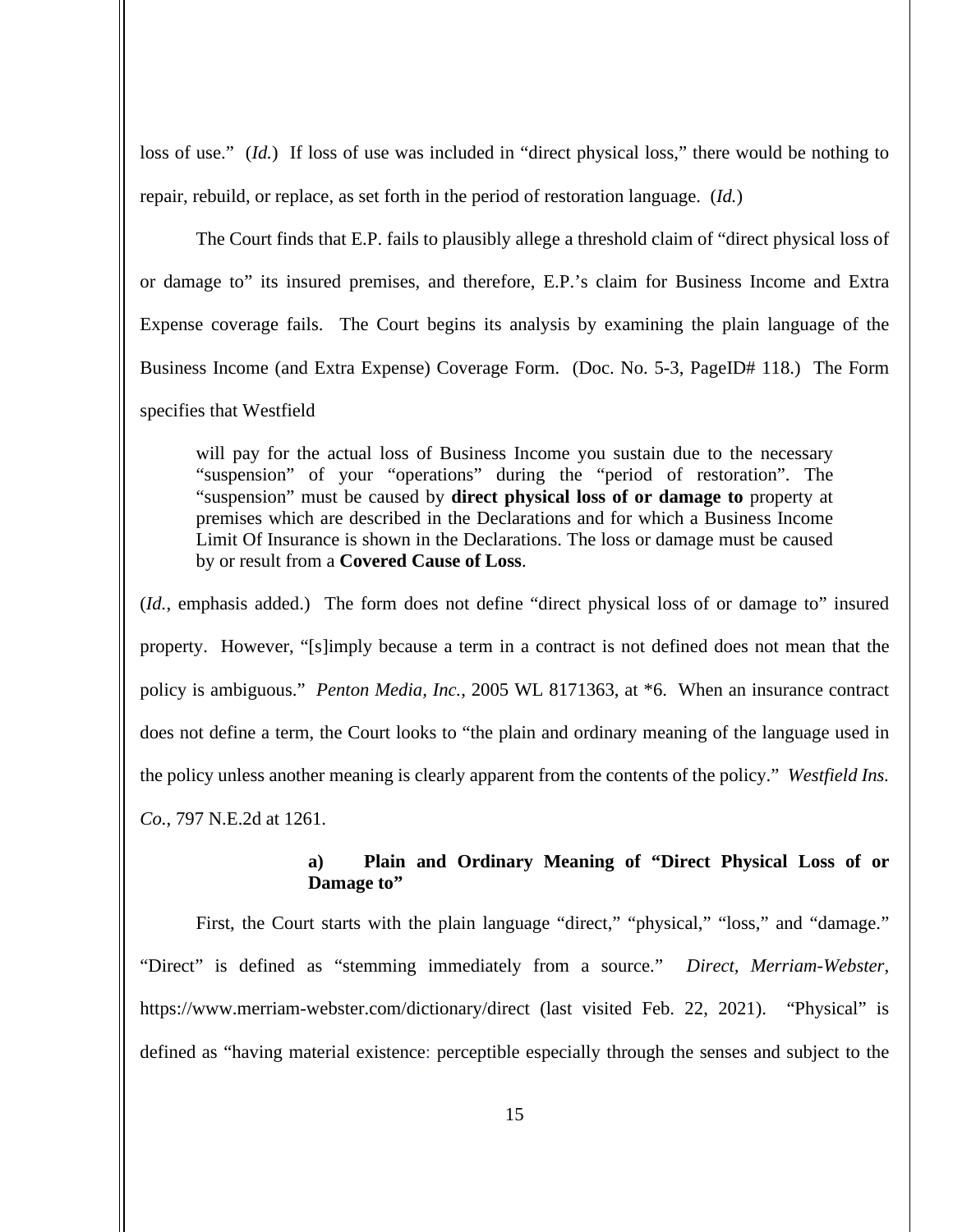laws of nature." *Physical*, *Merriam-Webster*, https://www.merriam-webster.com/dictionary/physical (last visited Feb. 22, 2021). "Loss" is defined as "destruction, ruin" and also as "the act of losing possession: deprivation." *Loss*, *Merriam-Webster*, https://www.merriamwebster.com/dictionary/loss (last visited Feb. 22, 2021). Finally, "damage" is defined as "loss or harm resulting from injury to person, property, or reputation." *Damage*, *Merriam-Webster*, https://www.merriam-webster.com/dictionary/damage (last visited Feb. 22, 2021).

Recently, another court in this District analyzed identical language and concluded as follows:

Taking these words together according to their ordinary meanings, "physical loss of" property means material, perceptible destruction or deprivation of possession. "Physical damage to" property means material, perceptible harm. In other words, the phrase intends a tangible loss of or harm to the insured property, in whole or in part. As the trigger for coverage, this policy language excludes financial or monetary losses resulting from the novel coronavirus, SARS-CoV-2, which occasioned this dispute for the simple reason that the virus did not work any perceptible harm to the properties at issue, even if (construing the allegations in Plaintiffs' favor) the virus may be found on surfaces there.

*MIKMAR*, *Inc., et al. v. Westfield Ins. Co.*, No. 1:20-cv-1313, 2021 WL 615304, at \*6 (N.D. Ohio Feb. 17, 2021); *see also Brunswick Panini's, LLC, et al. v. Zurich Am. Ins. Co.*, No. 1:20-cv-1895, 2021 WL 663675, at \*7-8 (N.D. Ohio Feb. 19, 2021) (concluding that, under the same "direct physical loss of or damage to" policy language, insureds' "claim for loss of full use of their premises and for business interruption" was precluded).

The Court agrees with *MIKMAR*'s analysis and conclusion. The Court must give effect to *all* terms in the context of the Policy language. "Loss" is modified by the terms "direct" *and* "physical." When "direct," "physical," and "loss" are read together with their ordinary meanings, the Court concludes that the Business Income (and Extra Expense) Coverage Form unambiguously covers an immediate material, perceptible harm that leads either to complete destruction or deprivation ("direct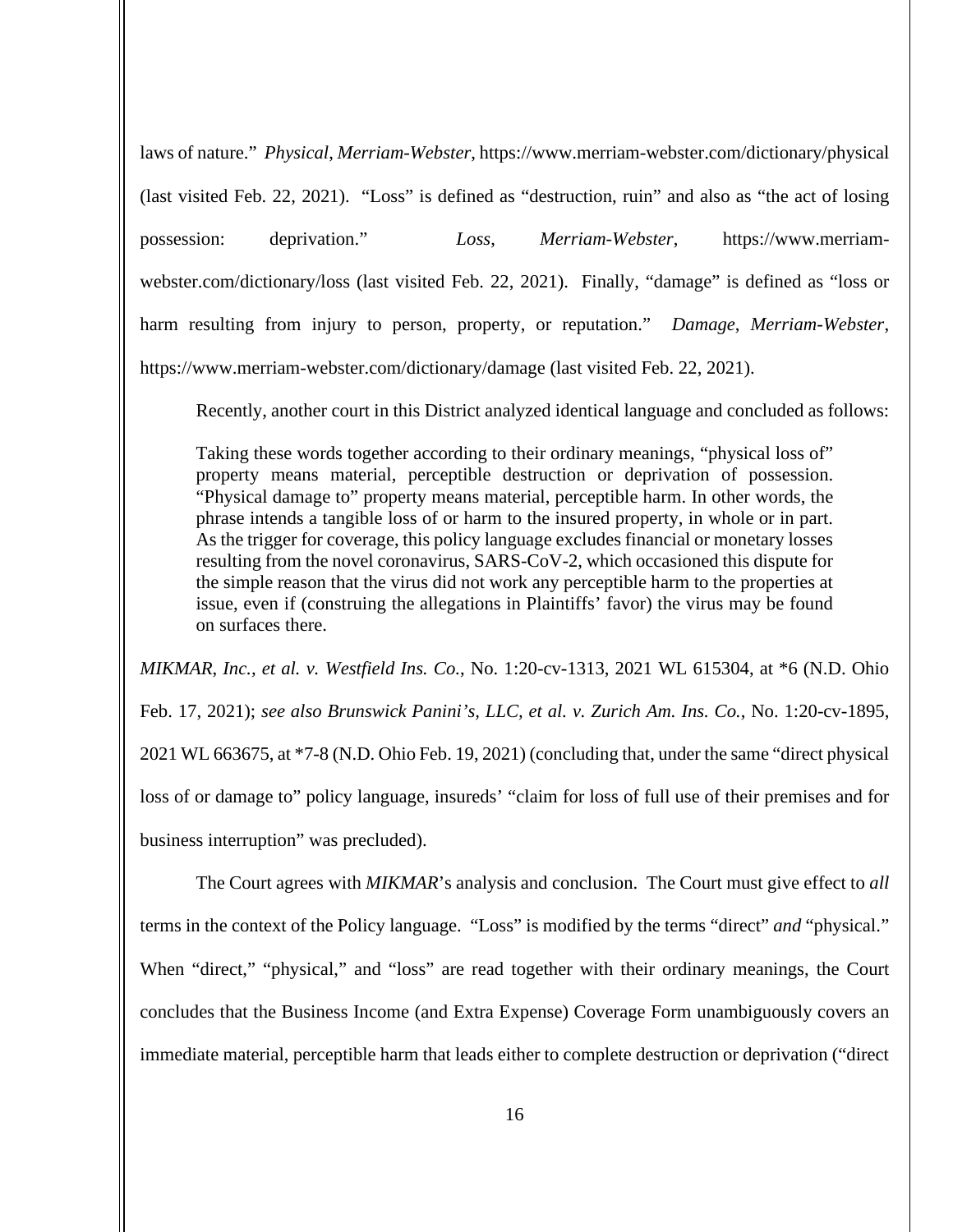physical loss") or partial destruction ("direct physical damage"). *See also Santo's Italian Café LLC v. Acuity Ins. Co.*, --- F.Supp.3d ---, 2020 WL 7490095, at \*12 (N.D. Ohio Dec. 21, 2020); *see also Brunswick Panini's, LLC, et al. v. Zurich Am. Ins. Co.*, No. 1:20-cv-1895, 2021 WL 663675, at \*7-8 (N.D. Ohio Feb. 19, 2021).

E.P.'s interpretation that "direct physical loss" includes economic losses, such as those that E.P. claims here, stretches the Policy language beyond its plain meaning and requires the Court to read the word "physical" out of the Policy language. (Doc. No. 20, PageID# 471.) The Court may not do so. Additionally, the Policy does not protect against the "physical loss of **use** or damage to property," and the Court also may not read words *into* the Policy language.

Further, E.P. argues that "physical loss" and "physical damage" must be interpreted to mean different things so as not to render one or the other superfluous. (*Id.* at PageID# 469-70.) E.P. argues that "loss" may be reasonably defined to afford coverage where the insured was "'materially deprived' of property for a period of time." (*Id.* at PageID# 469.) E.P. cites two Ohio cases to support its argument that the definition of "loss" includes deprivation: *Polk v. Landings of Walden Condo. Ass'n.* and *Downwyn Farms v. Ohio Ins. Guar. Ass'n*. (Doc. No. 20, PageID# 469-70.) Neither decision helps advance E.P.'s argument that its economic losses were the result of a "material deprivation" of its insured property.

In *Polk*, the Ohio Court of Appeals considered the following policy language: "[n]o action can be brought unless the policy provisions have been complied with and the action is started within one year after the date of **loss**." *Polk v. Landings of Walden Condo. Assoc.*, 2005 WL 1862126, at \*7 (Ohio 11th Dist. Ct. App. 2005) (emphasis added). The court observed that the policy did not define the term "loss," but that Gilbert's Law Dictionary defined "loss" as "[i]njury; forfeiture;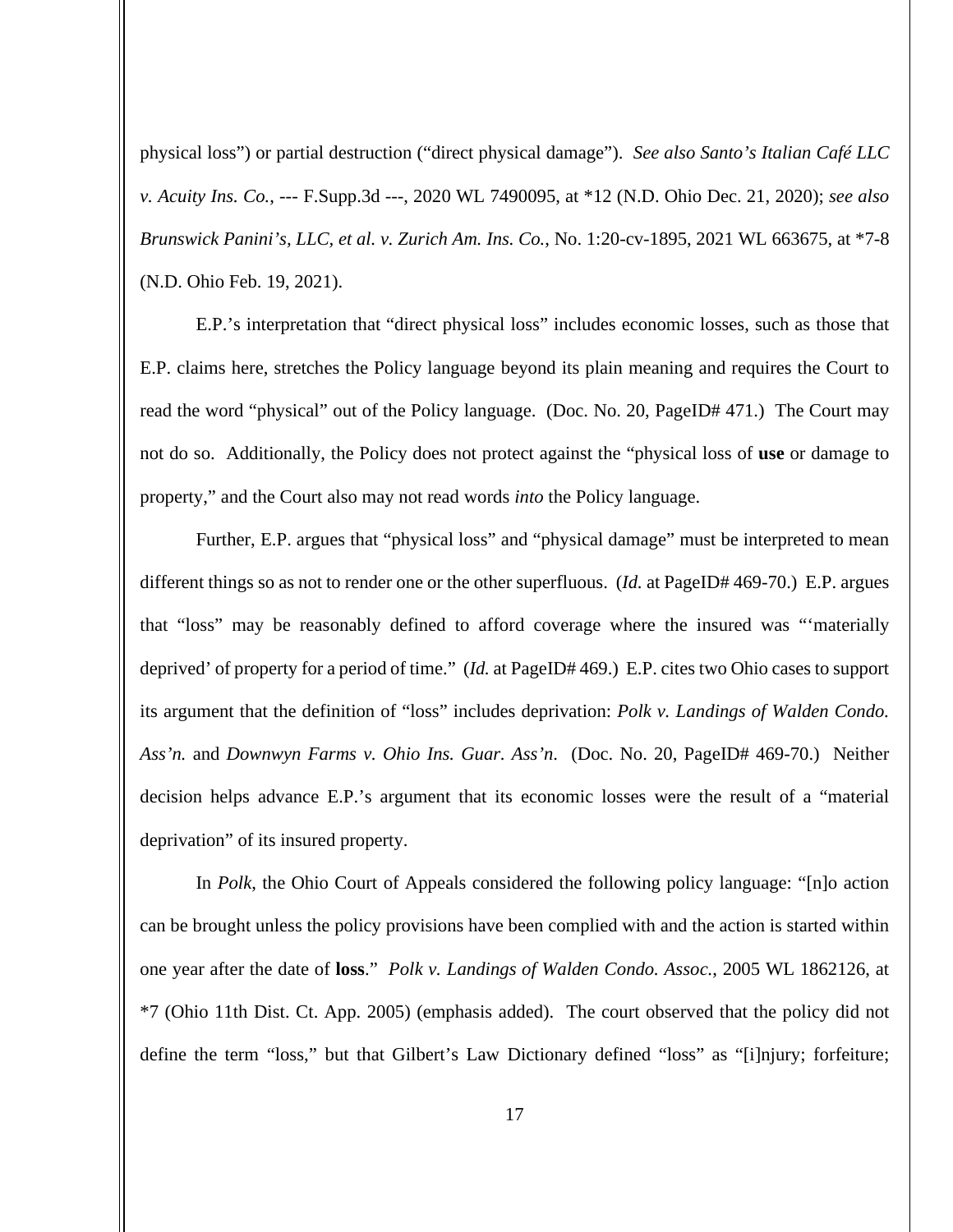deprivation; damage; deficiency." *Id.* The language at issue in *Polk* is clearly distinguishable from the instant Business Income (and Extra Expense) Coverage Form language because in *Polk*, the word "loss" is not surrounded by any modifiers, such as "direct" and/or "physical." While "loss" can be defined as a "deprivation," the instant Business Income (and Extra Expense) Coverage Form requires that the loss be "direct" and "physical." E.P. has not alleged that it was physically deprived of its business property in any way. E.P. possessed—and still possesses—its physical property.

E.P.'s citation to *Downwyn Farms v. Ohio Ins. Guar. Ass'n.* is also unpersuasive. In *Downwyn*, the Ohio Court of Appeals concluded that a horse breeder was "materially deprived" of his colt when the farm responsible for the care of the breeder's mare lost the colt after its birth. *Downwyn Farms v. Ohio Ins. Guar. Ass'n.*, No. 89CA004593, 1990 WL 7991, at \*3 (Ohio 9th Dist. Ct. App. Jan. 30, 1990). The breeder's colt was mistakenly sent "home" to the wrong farm, rather than to the breeder's farm, and could not be located for more than a year. *Id.* at \*2. The *Downwyn* policy provided coverage for "physical loss or injury or damages causing death," but did not define "physical loss." *Id.* at \*3-4. The court concluded that "physical loss" could be defined as "material deprivation" and, therefore, the policy covered the misplacement of the colt. *Id.* at \*4. Here, E.P. does not allege that its property went missing, was stolen, or that it was physically deprived of its property in some other way. Unlike the breeder in *Downwyn*, E.P. did not lose possession of its property or completely lose the ability to use its property. Instead, E.P. alleges that it was deprived "from making *full use* of the Property." (Doc. No. 1-1, ¶ 12, emphasis added.) *Downwyn* does not support E.P.'s interpretation of "material deprivation" as applied to E.P.'s purely economic losses because E.P. never lost possession of its property. *Downwyn Farms*, 1990 WL 7991, at \*3-4.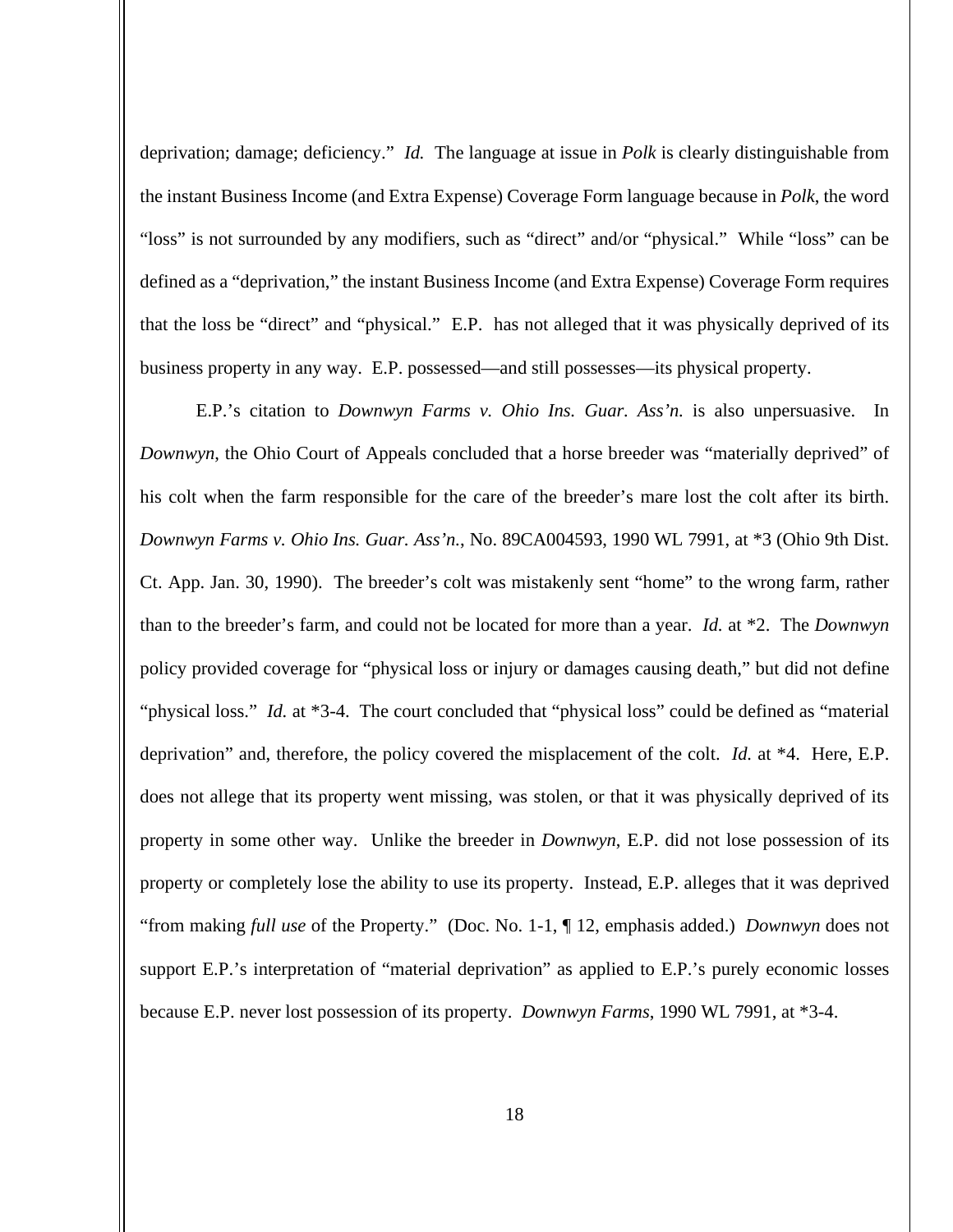The Court agrees with E.P. that the terms "direct physical loss of" and "direct physical damage to" mean different things. As the Court concluded above, "direct physical loss" means that there was complete tangible, material destruction or deprivation of insured property while "direct physical damage" means that there was partial tangible, material destruction of insured property. However, the Court disagrees with E.P.'s contention that its economic losses must be covered under the Policy because it was deprived of using its property to the fullest extent for a time. (Doc. No. 20, PageID# 469.) E.P. cites to two other cases to support its argument that a "material deprivation" is a "direct physical loss," but these cases do not interpret Ohio law and, at any rate, involved *permanent* deprivations of property. *See Nautilus Group, Inc. v. Allianz Glob. Risks US*, No. C11- 5281BHS2012, WL 760940, at \*7 (W.D. Wash. Mar. 8, 2012) (denying insurer's motion for judgment on the pleadings because a reasonable person would understand the at-issue insurance policy to "cover theft of personal property as 'physical loss'"); *Total Intermodal Servs., Inc. v. Travelers Prop. Cas. Co. of America*, No. CV 17-04908 AB (KSx), 2018 WL 3829767, at \*4 (C.D. Cal. July 11, 2018) (denying insurer's motion for summary judgment because the phrase "loss of" includes the "*permanent* dispossession of something," which is what happened to the insured's cargo when it fell into possession of foreign customs authorities (emphasis added)). E.P. does not allege that it was permanently deprived of its property in any way.

Other Policy language further bolsters the conclusion that the Business Income (and Extra Expense) Coverage Form's threshold requirement of "direct physical loss of or damage to" insured property contemplates some sort of tangible, structural alteration to the property. For example, the Business Income (and Extra Expense) Coverage Form's "period of restoration" contemplates physical repairs to insured premises following a Covered Cause of Loss. (Doc. No. 5-3, PageID#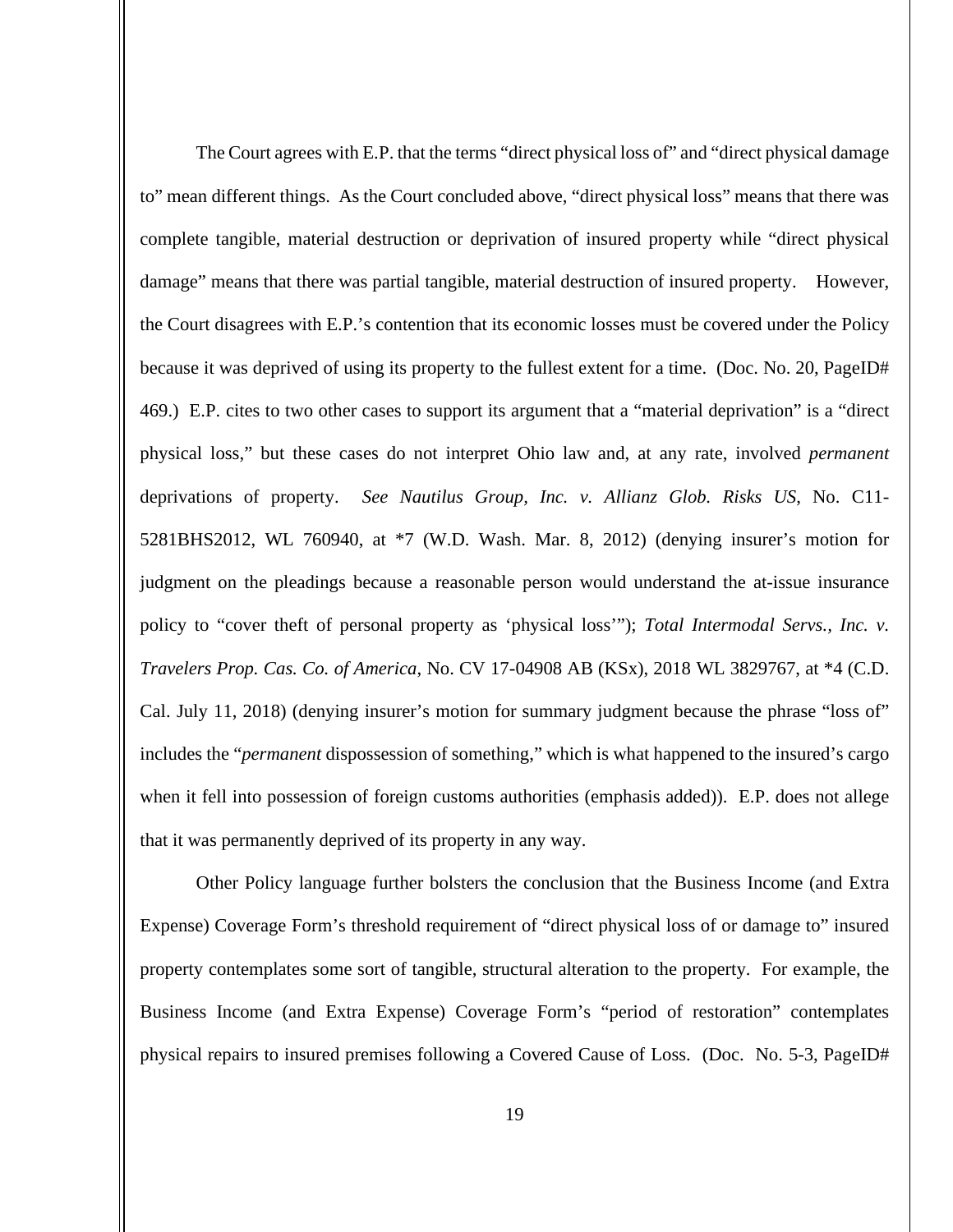118.) According to the Business Income (and Extra Expense) Coverage Form, the "period of restoration" begins "72 hours after the time of direct physical loss or damage for Business Income Coverage," or "[i]mmediately after the time of direct physical loss or damage for Extra Expense Coverage" caused by or resulting from any Covered Cause of Loss at the insured premises, and ends either on the earlier of "[t]he date when the property at the described premises should be **repaired, rebuilt or replaced**," or "the date when business is resumed at a new permanent location." (*Id.* at PageID# 126, emphasis added.) The Court agrees with Westfield that construing "direct physical loss" or "direct physical damage" to cover intangible losses, such as the economic losses that E.P. seeks to have Westfield cover, renders large parts of the "period of restoration" definition nonsensical because intangible losses cannot be repaired, rebuilt, or replaced. The "period of restoration" definition contemplates a definite length of time set aside for physical repairs to physical loss or damage. (*See* Doc. No. 5-3, PageID# 126.)

Additionally, the Covered Causes of Loss – Special Form excludes "loss or damage caused by or resulting from . . . delay, **loss of use** or loss of market." (Doc. No. 5-3, PageID# 167, emphasis added.) This exclusion further suggests that the Policy requires more than a loss of use or other intangible harm to trigger coverage. *See also MIKMAR*, *Inc.,* 2021 WL 615304, at \*5 (concluding same); *Brunswick Panini's*, 2021 WL 663675, at \*9 (concluding same); *Ceres Enters., LLC v. Travelers Ins. Co.*, No. 1:20-cv-1925, 2021 WL 634982, at \*5 (N.D. Ohio Feb. 18, 2021) (concluding same).

### **b) Ohio Case Law**

In addition to the plain, ordinary meaning of the Policy language, existing Ohio case law provides persuasive authority to further bolster the conclusion that "physical loss" and "physical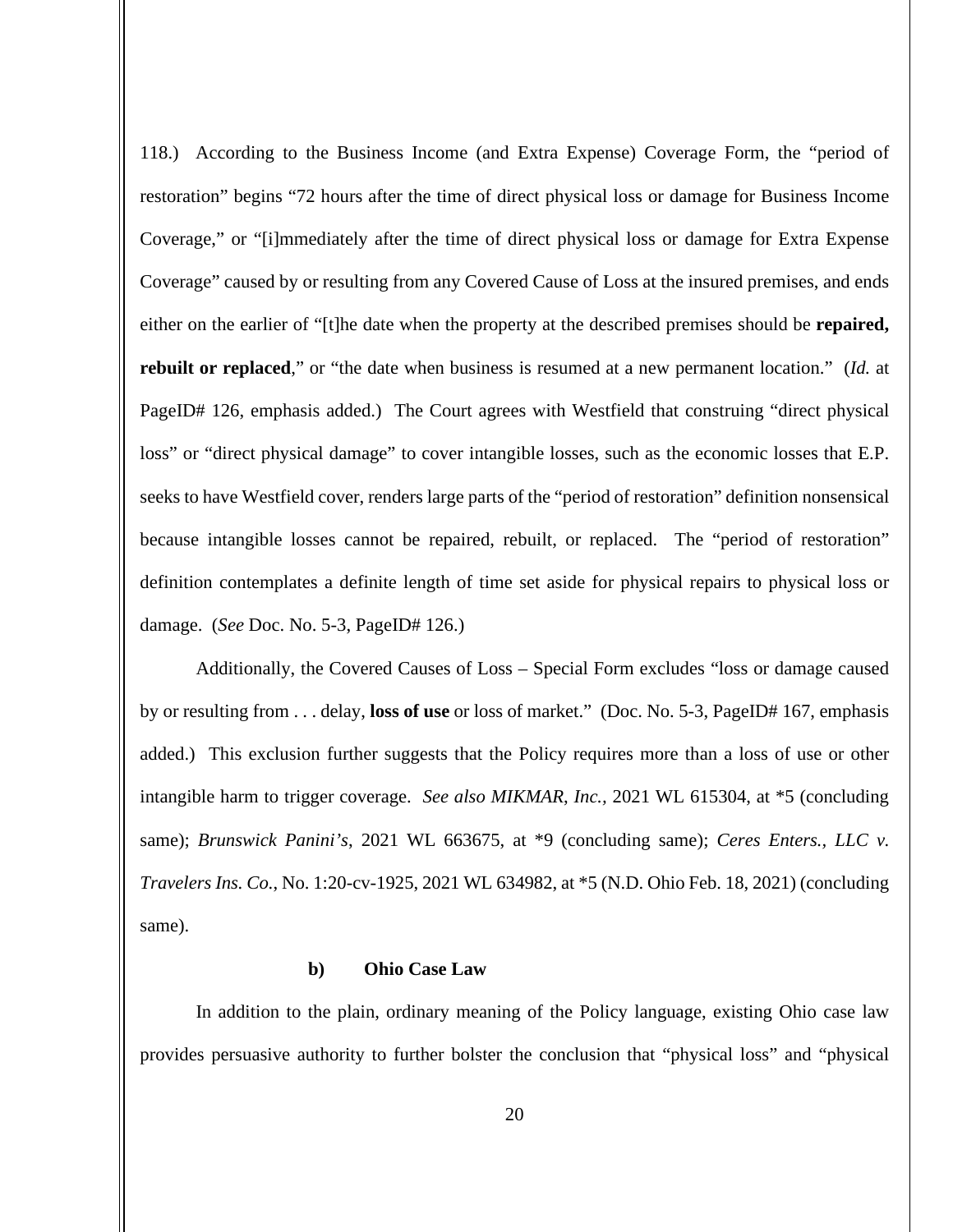damage" do not include loss of use. Ohio law applies to the instant dispute, but the Ohio Supreme Court has not interpreted the meaning of "physical loss of or damage to" insured property. *See MIKMAR*, *Inc.*, 2021 WL 615304, at \*9; *Brunswick Panini's*, 2021 WL 663675, \*7. If the Ohio Supreme Court has not spoken on an issue, then the district court turns to the decisions of Ohio's lower courts, to the extent they are persuasive, to predict how the Ohio Supreme Court would decide the issue.[1](#page-20-0) *Kepley v. Lanz*, 715 F.3d 969, 972 (6th Cir. 2013); *Bailey v. V & O Press Co.*, 770 F.2d 601, 604 (6th Cir. 1985). In *Bailey*, the Sixth Circuit, observing that the Ohio Supreme Court had not addressed the issue *sub judice*, delineated several sources of relevant data that a federal court may consider when determining how the state supreme court would rule on an issue:

The sources of data which may guide our inquiry include the decisional law of the Ohio Supreme Court in analogous cases and relevant dicta in related cases, *McKenna v. Ortho Pharmaceutical Co.*, 622 F.2d 657, 662-63 (3d Cir. 1980), cert. denied, 449 U.S. 976, 101 S.Ct. 387, 66 L.Ed.2d 237 (1980); C. Wright, A. Miller & E. Cooper, Federal Practice and Procedure, § 4507 (2d ed. 1982). The decisional law of Ohio appellate courts, *Waltzer v. Transidyne General Corp.*, 697 F.2d 130 (6th Cir. 1983); *Tomlinson v. McCutcheon*, 554 F.Supp. 186, 188 (N.D.Ohio 1982); and Ohio trial courts, *Bradley v. General Motors Corp.*, 512 F.2d 602, 605 (6th Cir.1975); *Wolf v. Gardner*, 386 F.2d 295, 297 (6th Cir. 1967) (common pleas decisions have weight to extent reasoning and conclusions persuasive), are accorded weight, although a federal court is not bound by lower court determinations if convinced by other data that the state's highest court would determine otherwise. *See Commissioner v. Estate of Bosch*, 387 U.S. 456, 462–66, 87 S.Ct. 1776, 1781-83, 18 L.Ed.2d 886 (1967); *Woodruff v. Tomlin*, 616 F.2d 924, 929 (6th Cir. 1980), cert. denied, 449 U.S. 888, 101 S.Ct. 246, 66 L.Ed.2d 114 (1980). In addition, consideration may be given to positions expressed in restatement of law, *Garrison v. Jervis B. Webb Co.*, 583 F.2d 258, 262 n.6 (6th Cir. 1978), law review commentaries, *McKenna*, 622 F.2d at 662-63, and decisions from other jurisdictions or the "majority" rule. C. Wright, A. Miller & E. Cooper, *supra*, § 4507.

<span id="page-20-0"></span> $1$  On January 19, 2021, another court in this District certified a question like the dispositive one in this case to the Ohio Supreme Court for review. *See Neuro-Communication Servs., Inc. v. Cincinnati Ins. Co.*, No. 4:20-cv-01275, 2021 WL 274318, at \*1 ("Does the general presence in the community, or on surfaces at a premises, of the novel coronavirus known as SARS-CoV-2, constitute direct physical loss or damage to property; or does the presence on a premises of a person infected with COVID-19 constitute direct physical loss or damage to property at that premises?"). However, as of the date of the Court's filing of this Order, the Ohio Supreme Court has not yet ruled on this question.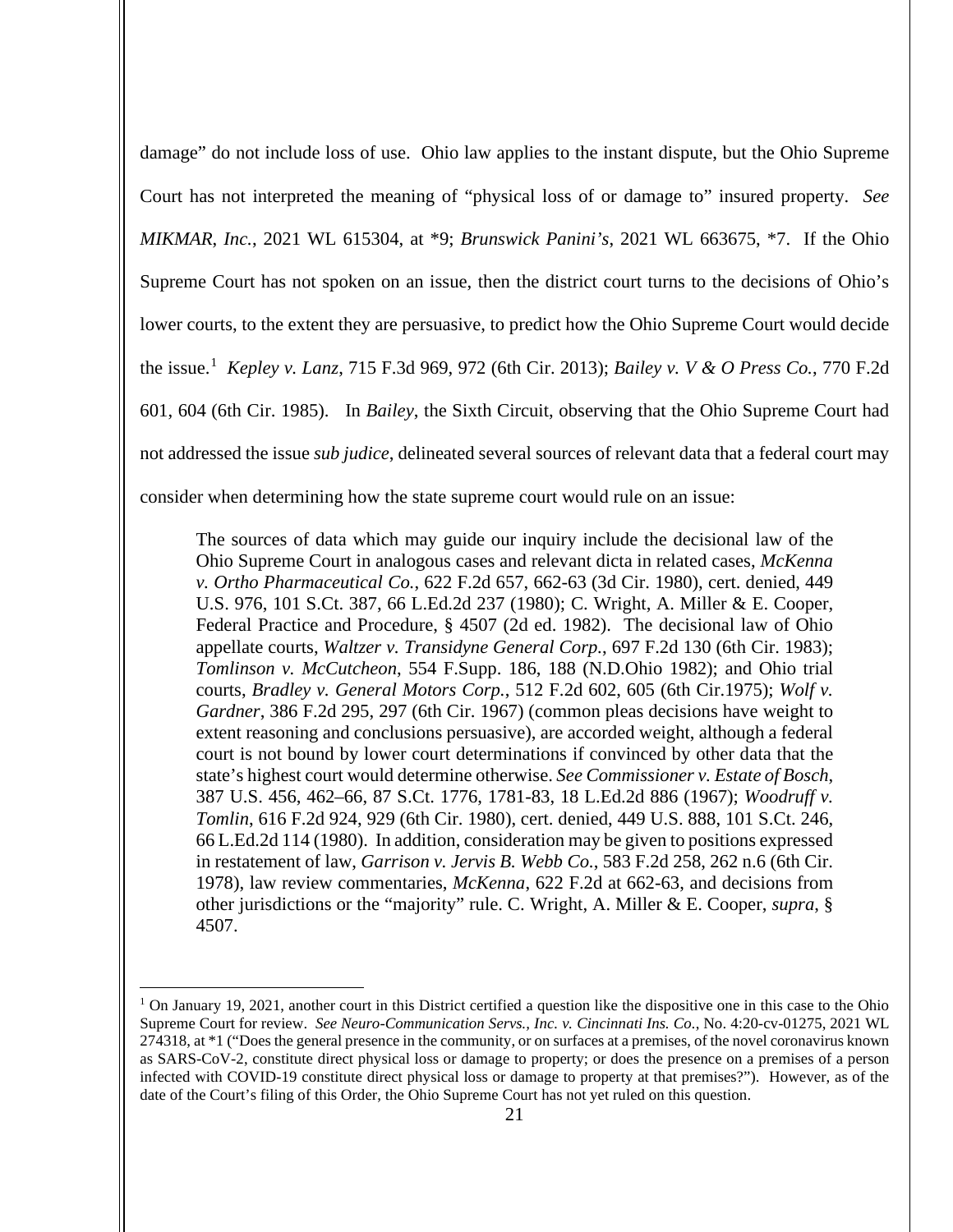*Bailey*, 770 F.2d at 604. In interpreting the phrase "direct physical loss of or damage to," the Court is obliged to give the undefined terms their ordinary or common meaning, *see supra*, and to follow the guidance in decisions of the Ohio courts. Both parties, in their initial briefing and supplemental authorities, cite dozens of cases from jurisdictions outside of Ohio to support their respective arguments. However, the parties cannot point to—and the Court has not found—an Ohio Supreme Court decision addressing the issue at hand. In the absence of Ohio Supreme Court authority, this Court may turn to lower court decisions as predictors of how the Ohio Supreme Court would rule on this issue. *See Bailey*, 770 F.2d at 604.

As this Court observed in *Santo's Italian Café LLC v. Acuity Ins. Co.*, and as other courts in this District observed in *MIKMAR*, *Brunswick Panini's*, and *Ceres Enters., LLC v. Travelers Ins. Co.*, the Ohio Court of Appeals' decision in *Mastellone v. Lightning Rod Mut. Ins. Co.* supports the contention that Ohio courts construe a similar term, "direct physical injury," to mean that the insured's property has suffered some sort of tangible, actual harm, not intangible or ephemeral effects. *See Santo's Italian Café LLC*, 2020 WL 7490095, at \*8; *MIKMAR*, *Inc.,* 2021 WL 615304, at \*6; *Brunswick Panini's*, 2021 WL 663675, at \*7-8; *Ceres Enters., LLC v. Travelers Ins. Co.*, No. 1:20 cv-1925, 2021 WL 634982, at \*7 (N.D. Ohio Feb. 18, 2021).

In *Mastellone*, the Ohio Court of Appeals addressed the plain and ordinary meaning of a similar term, "physical injury." *Mastellone v. Lightning Rod Mut. Ins. Co.*, 175 Ohio App. 3d 23, 40 (Ohio 8th Dist. Ct. App. 2008). The *Mastellone* court concluded that the presence of staining mold on the exterior of the insureds' house "did not rise to the level of 'physical injury' to the siding, because it was only temporary and did not affect the structure of the wood." *Id.* at 41. The court observed that when the term "loss" is used in an insurance policy, it is "given its ordinary meaning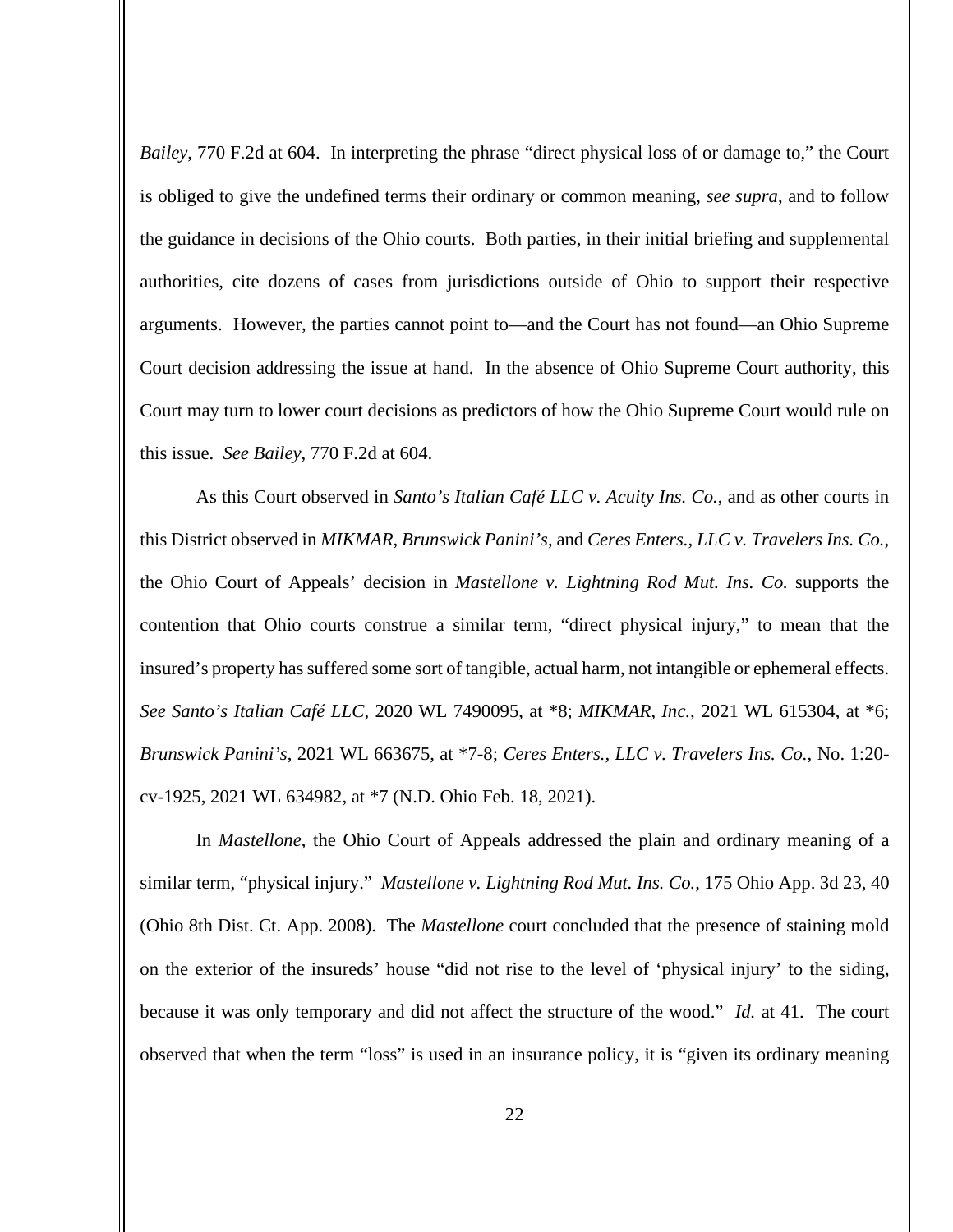of 'injury; forfeiture; deprivation; damage; deficiency.'" *Id.* at 38 (quoting *Polk*, 2005 WL 1862126, at \*7). In the at-issue homeowner insurance policy, the insurer Lightning Rod "agreed to insure against direct loss to property 'only if that loss is a **physical loss** to property.'" *Id.* at 40 (emphasis added). The court then went on to construe the "plain and ordinary meaning" of the term "physical injury":

The term "physical injury" is undefined by the policy, so we give that term its usual meaning. *Nationwide Mut. Fire Ins. Co. v. Guman Bros. Farm*, 73 Ohio St.3d 107, 108, 652 N.E.2d 684. Read in context with the other terms used in the definition of "property damage," we construe the term "physical injury" to mean a harm to the property that adversely affects the structural integrity of the house. This interpretation is consistent with authorities on insurance law. *See, e.g.,* 10A Couch on Insurance (3d Ed.1998), Section 148:46 ("**The requirement that the loss be 'physical,' given the ordinary definition of that term, is widely held to exclude alleged losses that are intangible or incorporeal, and, thereby, to preclude any claim against the property insurer when the insured merely suffers a detrimental economic impact unaccompanied by a distinct, demonstrable, physical alteration of the property**"); *Comment, Why Fear the Fungus: Why Toxic Mold Is and Is Not the Next Big Toxic Tort* (2004), 52 Buff. L. Rev. 257, 276 (homeowners must show "distinct and demonstrable" damage to property as a result of mold growth, such as "clear physical damage to the structure of the home" to recover under a homeowner policy).

*Id.* at 41 (emphasis added). According to the *Mastellone* court, the plaintiffs failed to establish

that their house suffered a "direct physical injury" because the staining mold "did not alter or otherwise affect the structural integrity of the siding." *Id.* at 42.

The Sixth Circuit cited *Mastellone* with approval in *Universal Image Prods., Inc. v. Federal Ins. Co.*, 475 Fed. App'x 569, 573 (6th Cir. 2012). The Sixth Circuit noted that, while Michigan case law offered little "insight into the meaning of the phrase 'direct physical loss or damage,'" the Michigan Court of Appeals indicated that it may interpret "direct physical loss" to require tangible loss. *Id.* (citing *Acorn Investment Co. v. Michigan Basic Property Insurance Ass'n*, No. 284234, 2009 WL 2952677, at \*1 (Mich. Ct. App. Sept. 15, 2009)). If Michigan indeed interpreted "direct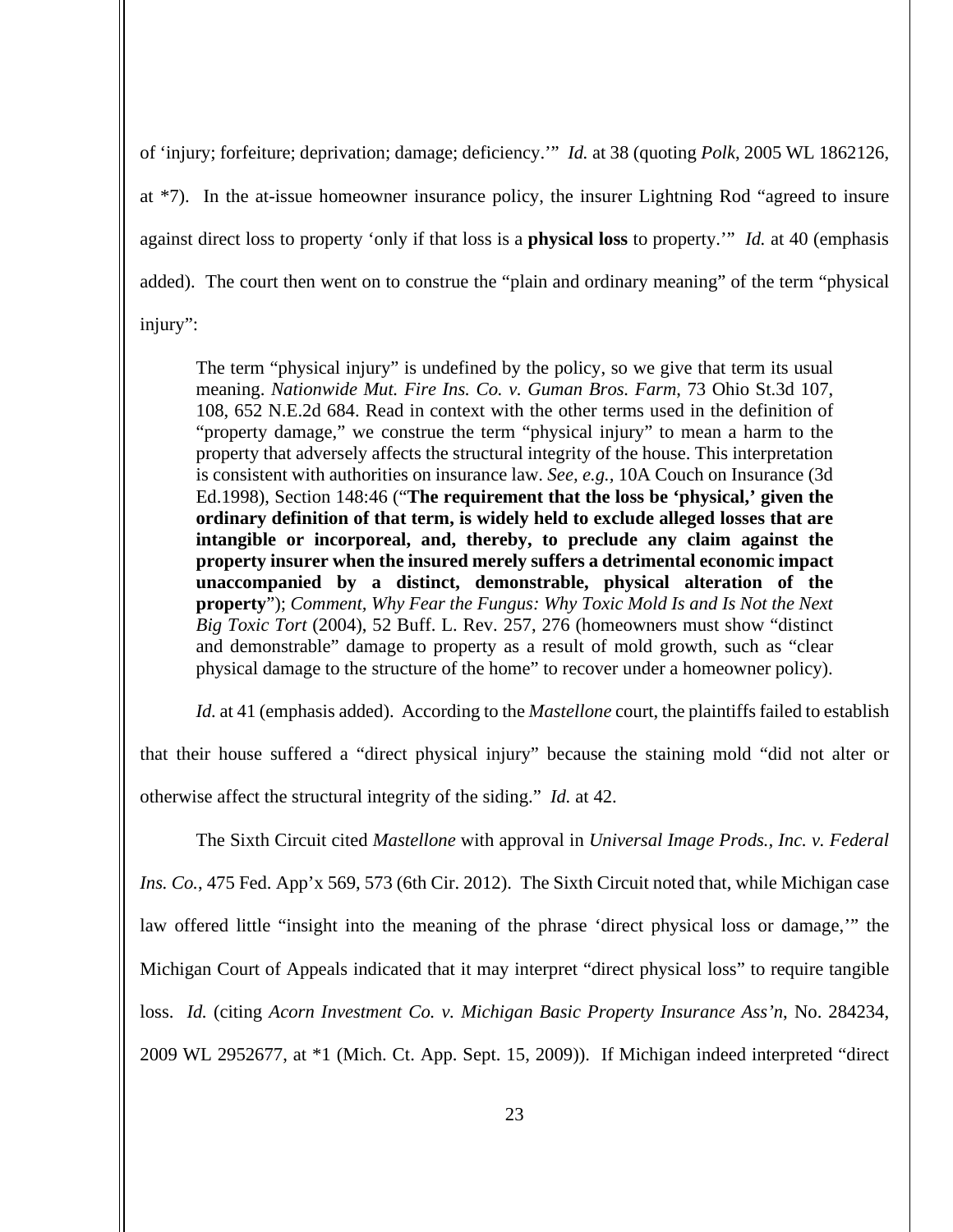physical loss" to require tangible loss, then coverage must be denied. *Id.* Citing *Mastellone*'s definition of physical injury, the Sixth Circuit noted that the insured did not experience "tangible, physical losses, but economic losses" because the insured's landlord paid to remediate the insured's mold contamination and "not a single piece of Universal's **physical property** was **lost or damaged** as a result of mold or bacterial contamination." *Id.* at 573 (emphasis added). The Sixth Circuit concluded that, while the insured demonstrated that it suffered significant inconvenience from the persistent odor, it did not also suffer **tangible** damage. *Id.* at 575 (noting that, "[m]ore importantly, no insured property was damaged or replaced as a result of odor")(emphasis added).

E.P. attempts to distinguish *Mastellone* on several bases, including that *Mastellone* was not decided on a Motion to Dismiss, the at-issue policy is a homeowner insurance policy instead of a commercial business interruption policy, there were claims for interior and exterior mold, and the opinion did not set forth all of the key terms and provisions of the at-issue policy. (Doc. No. 20, PageID# 474-76.) The Court is not persuaded by E.P.'s attempts to distinguish *Mastellone* here. As Westfield points out in its Reply, the Court need only consider the legal principle announced in *Mastellone*. (Doc. No. 21, PageID# 499.) *Mastellone* demonstrates that Ohio courts, when construing the term "physical injury" within an insurance policy, look to whether the insured has suffered harm from a physical force that altered or tangibly affected the property. *Mastellone*, 175 Ohio App. 3d at 40. Here, E.P. does not allege that any physical force acted upon, altered, or otherwise tangibly affected its property in any way. Indeed, E.P. does not allege anything that could be remotely considered "physical injury" as construed in *Mastellone*. Instead, E.P. alleges that "COVID-19's actual or suspected physical presence at or in the vicinity of Plaintiff's Properties prevents Plaintiff from making full use of the Property, especially in cases where the businesses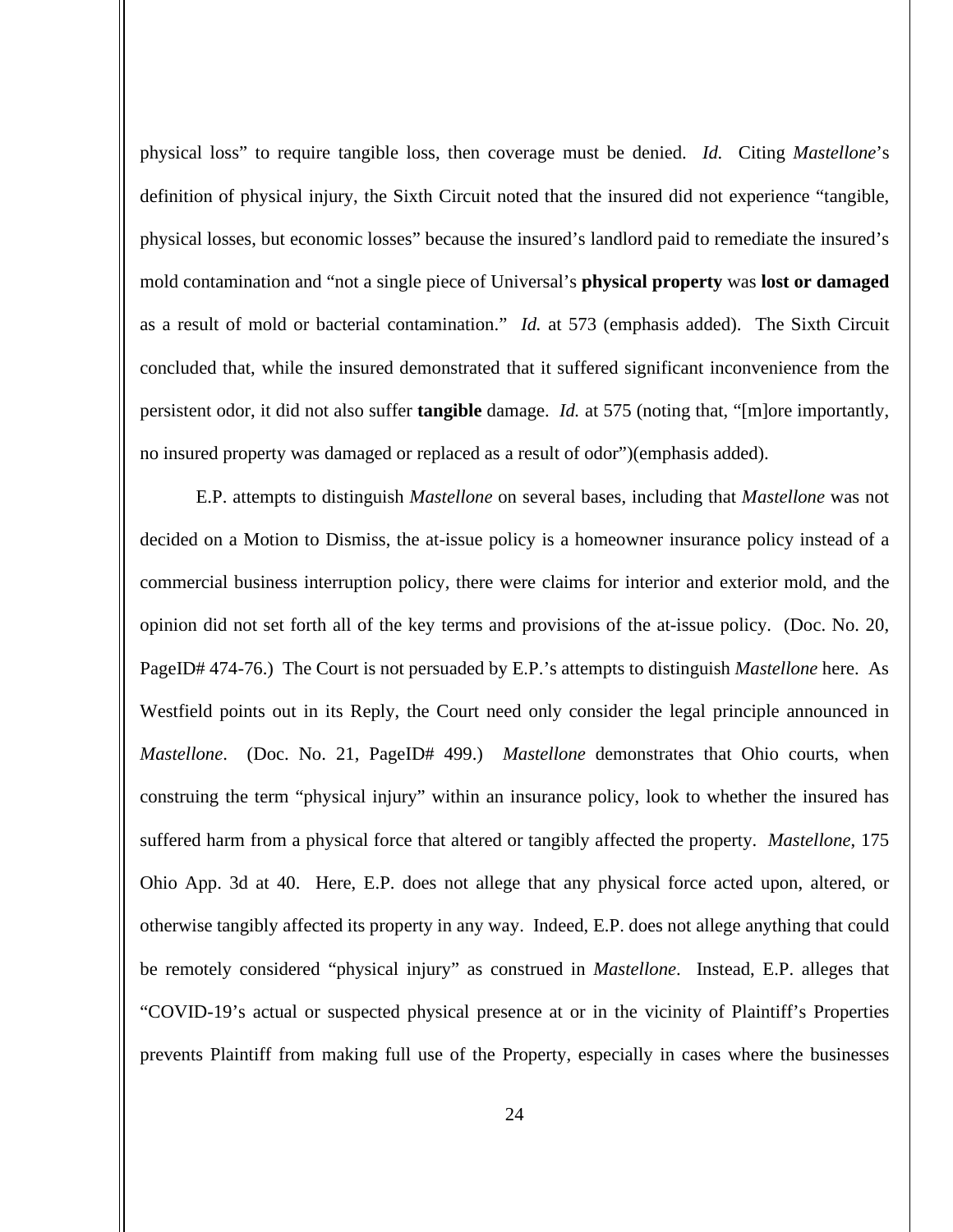renting from Plaintiff must close in part or in full. Under the terms and conditions of the Policy, **this kind of loss constitutes a physical loss to the Property in that there has been a loss of use and/or utilization of the Property**." (Doc. No. 1-1, ¶ 12, emphasis added.) E.P. does not plead the existence of any physical force that destroyed, compromised, or injured its property. E.P. only pleads that COVID-19's "actual or suspected physical presence at or in the vicinity of" E.P.'s properties prevented E.P. from utilizing its property. (*Id.*) Under *Mastellone*'s persuasive authority, E.P. does not plausibly allege losses sufficient to trigger coverage under the Business Income (and Extra Expense) Coverage Form.

Following the close of briefing, E.P. and Westfield submitted various supplemental authorities, including three cases from within this District: *Santo's* (Doc. No. 23), *Henderson Road Restaurant Systems, Inc. v. Zurich American Ins. Co.* (Doc. No. 25), and *MIKMAR* (Doc. No. 32.) Each of these arose under Ohio law and each interprets the meaning of the policy language "direct physical loss of or damage to" in COVID-19 coverage cases. As discussed above, *Santo's* and *MIKMAR* reach the same conclusion: that the plain and ordinary meaning of "direct physical loss of or damage to" unambiguously contemplates that only tangible, material alteration of insured property triggers coverage. *See Santo's Italian Café LLC*, 2020 WL 7490095, at \*8-9; *MIKMAR*, *Inc.,* 2021 WL 615304, at \*6-8.

*Henderson Road*, on the other hand, reaches a different conclusion. In *Henderson Road*, the court granted summary judgment to the insureds, a group of restauranteurs, who brought breach of contract and declaratory judgment claims against an insurer following its denial of COVID-19-related insurance claims. *Henderson Road Restaurant Systems, Inc. v. Zurich American Ins. co.*, No. 1:20 cv-1239, 2021 WL 168422, at \*1-2 (N.D. Ohio Jan. 21, 2021). Unlike in *Santo's* and *MIKMAR*, the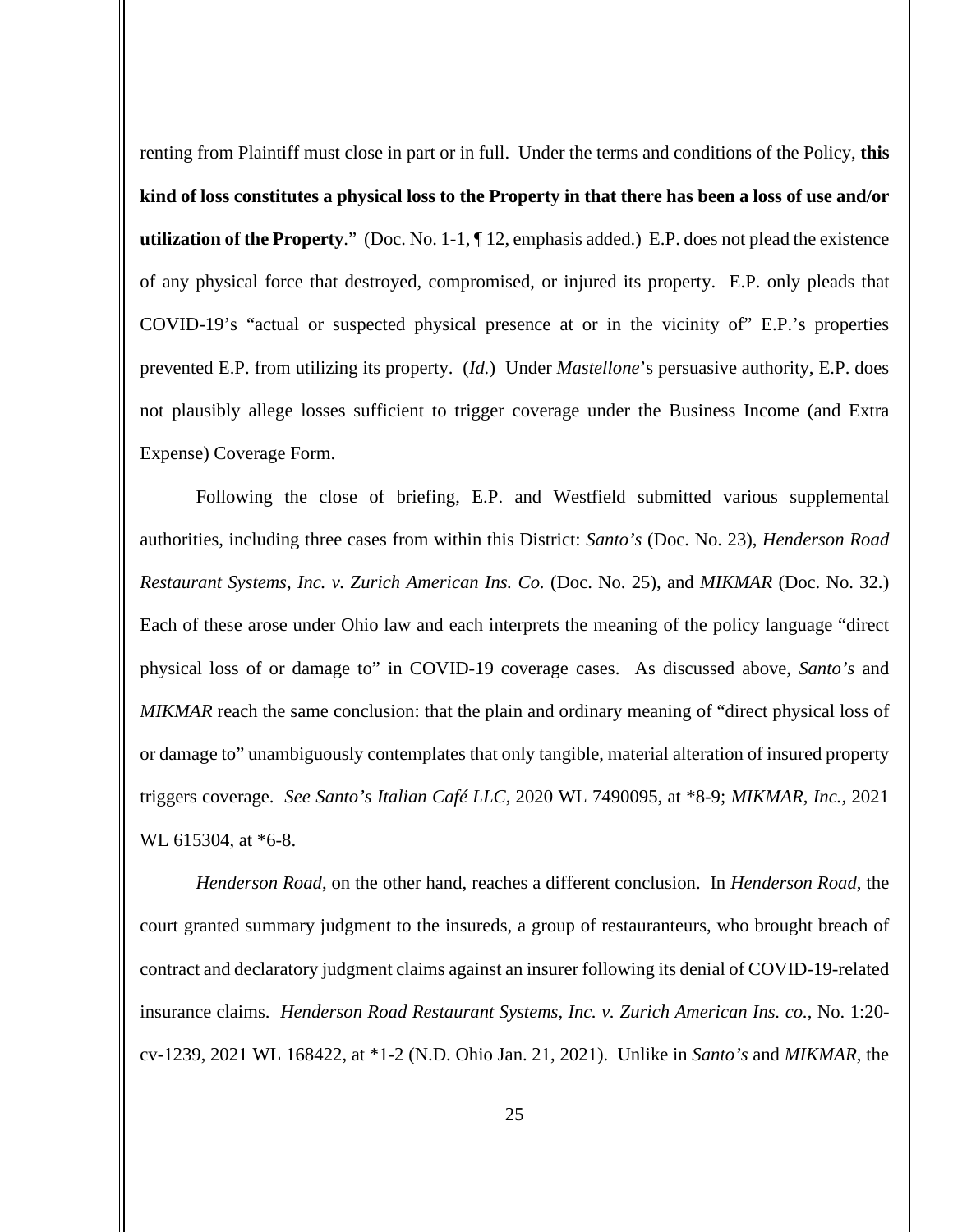*Henderson Road* court concluded that the policy language "direct physical loss of or damage to 'real property'" was ambiguous. *Id.* at \*10. The court concluded that the language was susceptible to the plaintiffs' interpretation that plaintiffs "lost their real property when the state governments ordered that the properties could no longer be used for their intended purposes—as dine-in restaurants." *Id.* Accordingly, the *Henderson Road* court applied Ohio law and construed the ambiguous language against the insurer. *Id.* at \*12. However, the Court respectfully disagrees with the *Henderson Road* court's determination that the policy language "direct physical loss of or damage to" is ambiguous. As discussed at great length above, when read together, the plain, ordinary meanings of "direct," "physical," "loss," and "damage" clearly indicate that coverage is triggered when an insured property experiences some kind of tangible, material destruction or deprivation in full, or tangible, material harm in part. Moreover, this Court's (and the *MIKMAR* court's) reading of "direct physical loss of or damage to" comports with the "period of restoration" language, which emphasizes the tangible, physical character of restoration following a Covered Cause of Loss. Further, the Court observes that *Henderson Road* recognized there was "substantial ground for difference of opinion" with respect to its conclusion that the phrase "direct physical loss of or damage to" was ambiguous and certified the legal issue in the plaintiffs' breach of contract claim for interlocutory appeal. *Id.* at \*17.

An Ohio trial court recently relied on *Henderson Road* to conclude that the phrase "direct physical loss of or damage to" was ambiguous. *McKinley Dev. Leasing Co. v. Westfield Ins. Co.*, Stark C.P. No. 2020 CV 00815 (Feb. 9, 2021) (Doc. No. 30, PageID# 823.) The *McKinley* court concluded that both sides provided reasonable interpretations of the policy and that, as a result, the policy was ambiguous. (Doc. No. 30, PageID# 828.) However, while the Court acknowledges that the *McKinley* court also interpreted Ohio law—including *Mastellone*—the Court disagrees with the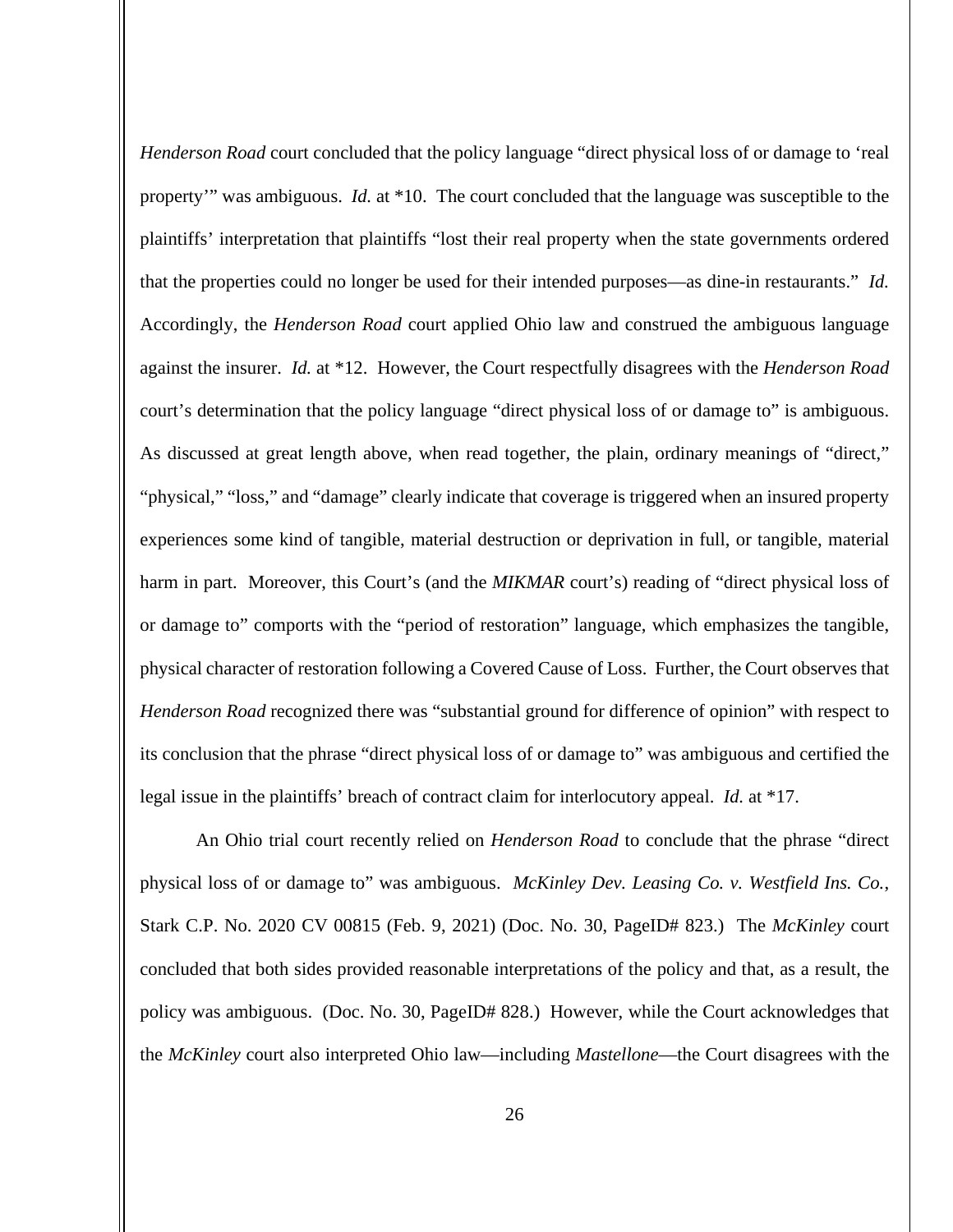*McKinley* court's conclusion that the policy was ambiguous. Under Ohio law, a phrase is not ambiguous simply "because the parties disagree over its meaning or offer reasonable, competing interpretations." *MIKMAR*, *Inc.,* 2021 WL 615304, at \*11 (citing *Tattletale Portable Alarm Sys.*, 2016 WL 5122545, at \*6 (S.D. Ohio Sep. 21, 2016) (citing *Shifrin*, 597 N.E.2d at 501)). The *McKinley* court's decision, issued by an Ohio trial court and interpreting Ohio law, is "not binding precedent" on this Court but "'the opinions of the Court of Common Pleas have weight to the extent that their reasoning and conclusions are persuasive.'" *Royal Ins. Co. of America v. Boston Beer Co.*, No. 1:04-cv-2295, 2007 WL 1072166, at \*5 (N.D. Ohio Apr. 5, 2007) (quoting *Wolf v. Gardner*, 386 F.2d 295, 297 (6th Cir. 1967)); *see also Bailey*, 770 F.2d at 604 ("The decisional law of . . . Ohio trial courts . . . [is] accorded weight, although a federal court is not bound by lower court determinations if convinced by other data that the state's highest court would determine otherwise.") (internal citations omitted). The Court finds that *McKinley* is not persuasive here because a contractual term is not ambiguous under Ohio law simply because two parties offer competing interpretations of the term.<sup>[2](#page-26-0)</sup> See also MIKMAR, 2021 WL 615304, at \*11 (concluding same). Moreover, for the reasons discussed above, to the extent that *McKinley* relies on *Henderson Road* to support its conclusion that the policy language is ambiguous, the Court respectfully declines to follow *Henderson Road*.

In its Third Supplemental Authority, E.P. identified another ruling from a different Ohio trial court, in which the court denied the insurer's motion to dismiss. (Doc. Nos. 27, 27-1.) In *Queens* 

<span id="page-26-0"></span><sup>2</sup> The Court observes that in *Brunswick Panini's* (which also applied Ohio law), the plaintiffs also submitted *McKinley* as a supplemental authority in support of its own argument that the phrase "direct physical loss of or damage to" was ambiguous. *See* Plaintiffs' Notice of Additional Supplemental Authority at PageID# 2126, *Brunswick Panini's v. Zurich Am. Ins. Co.*, No. 20-cv-1895, 2021 WL 663675 (Feb. 19, 2021). The Court presumes that the *Brunswick Panini's* court, after considering the Plaintiffs' Notice of Additional Supplemental Authority, rejected *McKinley*'s reasoning because the *Brunswick Panini's* court concludes that the phrase "direct physical loss of or damage to" is *not* ambiguous. *Brunswick Panini's*, 2021 WL 663675, at \*7-8.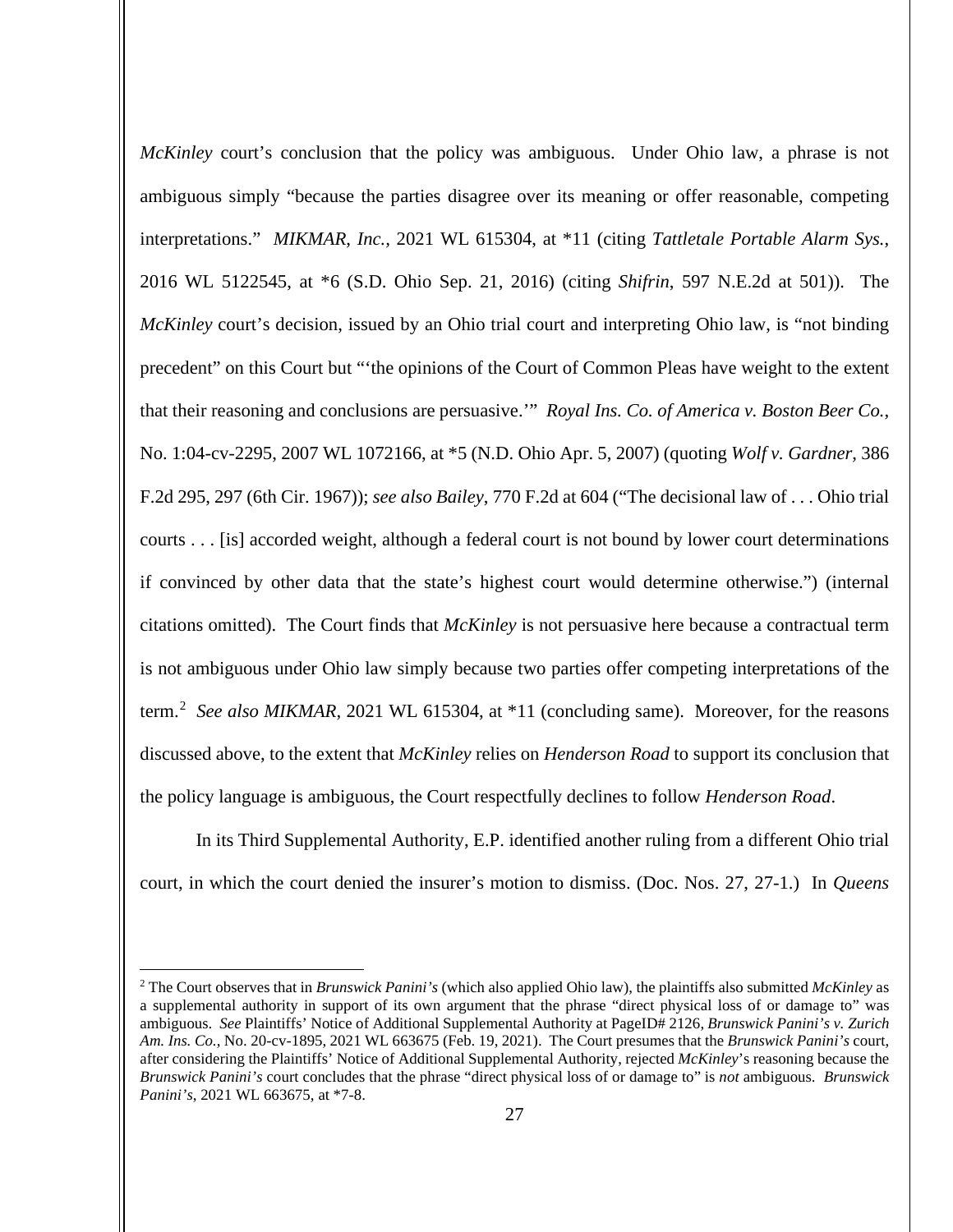*Tower Restaurant, Inc. v. Cincinnati Fin. Corp.*, an insurer denied the insured's COVID-19-related coverage claim. *Queens Tower Restaurant Inc. v. Cincinnati Financial Corp.*, Hamilton C.P. No. A 2001747 (Jan. 7, 2021). The insured brought a claim against the insurer for coverage and the insurer moved to dismiss. *Id.* The trial court denied the insurer's motion to dismiss. *Id.* The trial court's analysis of the motion to dismiss, in its entirety, reads as follows:

This Court finds that whether Covid-19 and/or Ohio's orders caused property damage is a question of fact. As such, a reasonable jury could find that Primavista was entitled to coverage. Accordingly, Cincinnati Insurance's Motion to Dismiss is Denied.

*Id.* However, an "insurance policy is a contract whose interpretation is a matter of law." *Sharonville v. Am. Emps. Ins. Co.*, 109 Ohio St. 3d 186, 187, 846 N.E.2d 833, 836 (2006) (citing *Alexander v. Buckeye Pipe Line Co.*, 53 Ohio St.2d 241, 374 N.E.2d 146, paragraph one of the syllabus (1978)). The Court concludes that this Ohio trial court's very limited analysis does not constitute persuasive authority upon which this Court can or should rely. *MIKMAR*, 2021 WL 615304, at \*7 (concluding same).

Similarly, *Sylvester & Sylvester, Inc. v. State Auto. Mut. Ins. Co.*, Stark C.P. No. 2020 CV 00817 (Jan. 7, 2021), also adds little to the instant matter. (Doc. No. 30, PageID# 834.) In that case, the Stark County Court of Common Pleas denied the insurer's motion for judgment on the pleadings based on the existence and language of a food-borne illness endorsement, which modified the policy's business income and extra expense coverage. (*Id.* at PageID# 840-42.) No such endorsement exists in the instant Policy.

Finally, both E.P. and Westfield cite dozens of cases from outside Ohio to support their respective arguments. For example, in its Opposition, E.P. cites 14 cases from outside Ohio that it contends do not require structural alteration of the insured property to trigger coverage for "direct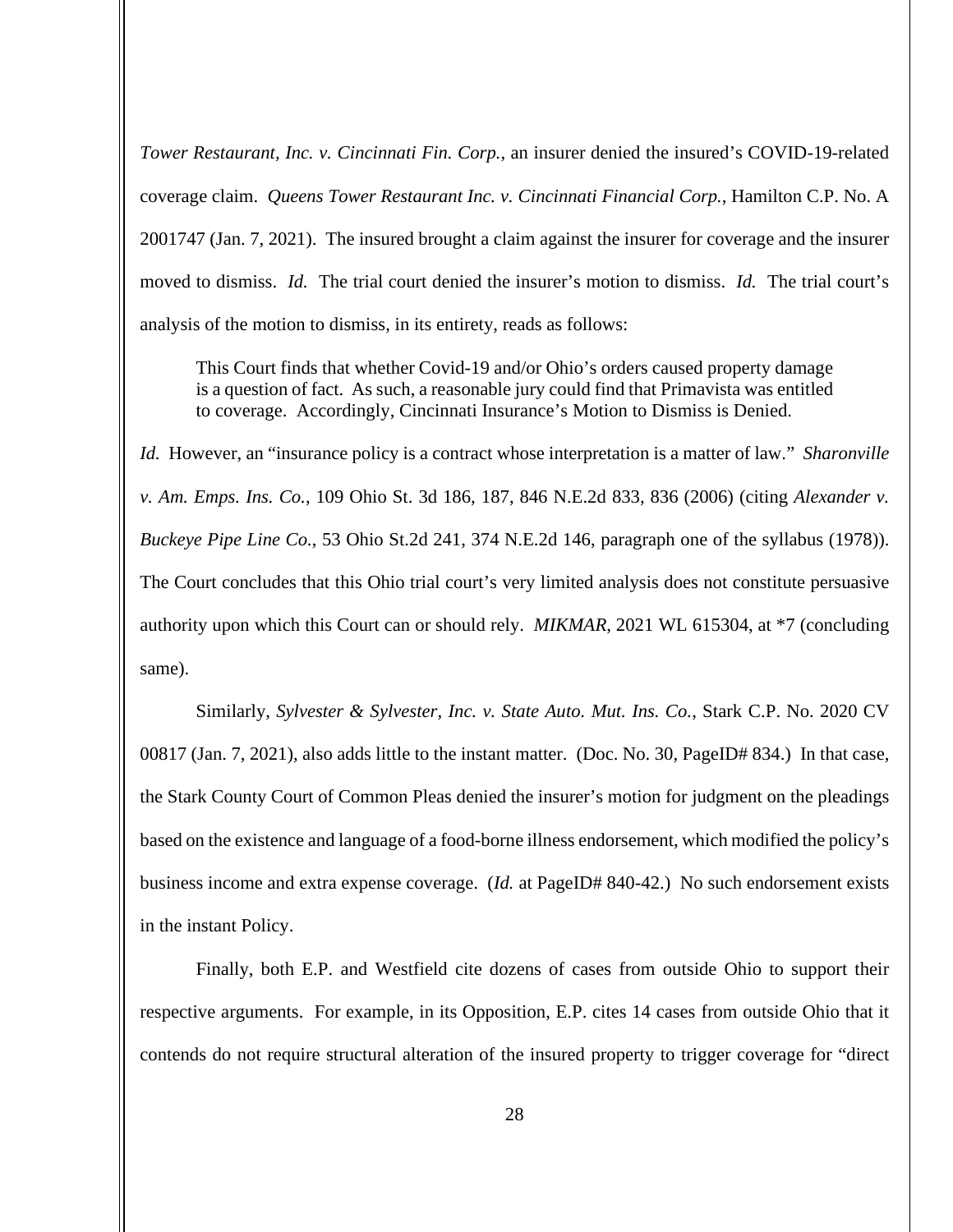physical loss of or damage to" insured property.<sup>[3](#page-28-0)</sup> (Doc. No. 20, PageID# 471-73.) In its Reply brief, Westfield identifies more than "20 dispositive rulings in favor of insurance carriers" issued between the time it filed its initial Motion and Reply that held that COVID-19 losses do not constitute covered "direct physical losses." (Doc. No. 21, PageID# 493.) In Westfield's Second through Sixth Supplemental Authorities, it identifies 81 COVID-19 coverage cases in which courts ruled in favor of insurance carriers. (Doc. Nos. 22, 23, 28, 29, 32.) Of those 81 cases, two cases—*Santo's*, discussed *supra*, and *Eye Specialists of Delaware v. Harleysville Worchester Ins. Co.*, discussed *infra*—applied Ohio law.[4](#page-28-1) (*See* Doc. Nos. 23, 28.) In E.P.'s First through Fifth Supplemental

<span id="page-28-0"></span> $3$  E.P.'s examples stand generally for the proposition that, absent a physical alteration, physical loss may still occur when a property is uninhabitable, substantially unusable for its intended purpose, or deprived of all functionality. Its examples include cases in which smoke infiltrated an outdoor theater, ammonia gases permeated the interior of a factory, gasoline odors infiltrated a church, and carbon monoxide infiltrated an apartment at dangerous levels. (Doc. No. 20, PageID# 471- 73.) The Court notes that these cases are not especially persuasive because they hail from a variety of states and do not purport to interpret Ohio law. These states' interpretations of "direct physical loss or damage" are broader than Ohio's definition of "physical injury" under *Mastellone*. However, even under other states' more expansive definitions of "direct physical loss or damage," E.P.'s allegations likely remain insufficient to state a claim. For example, E.P. cited *Port Authority of New York and New Jersey v. Affiliated FM Ins. Co.*, in which the Third Circuit held that the proper standard for "physical loss or damage" to a structure is that a property's "function is nearly eliminated or destroyed, or the structure is made useless or uninhabitable" as a result of some kind of contamination. 311 F.3d, 226, 236 (3rd Cir. 2002). Not only does this not align with the narrower definition of "physical injury" in *Mastellone*, the Third Circuit's definition still requires some kind of physical "contamination" to "eliminate[] or destroy[]" the insured property's function. *Id.* Put simply, under this broader standard, E.P. must still allege that a *physical* force acted on its property to trigger coverage for "physical loss of or damage" to occur. Moreover, in the COVID-19 context, district courts within the Third Circuit have applied *Port Authority* to conclude that "direct physical loss of or damage to" requires a "direct nexus between the alleged loss and the physical conditions of the covered premises." *See, e.g., Frank Van's Auto Tag, LLC v. Selective Ins. Co. of the Southeast*, No. 20-2740 2021 WL 289547, at \*5 (E.D. Pa. Jan. 28, 2021) (granting insurer's motion to dismiss insured's COVID-19-related claims); *see also Kahn v. Penn. Nat'l Mut. Cas. Ins. Co.*, No. 1:20-cv-781, 2021 WL 422607, at \*6-7 (M.D. Pa. Feb. 8, 2021) (same).

<span id="page-28-1"></span><sup>&</sup>lt;sup>4</sup> The Court notes that Westfield's contention that courts around the country have "overwhelmingly concluded that a policyholder's loss of income stemming from business closures and suspended operations during the COVID-19 pandemic does not constitute a covered 'direct physical loss'" appears to be accurate. (*See* Doc. Nos. 21, 22, 23, 28.) The Court also observes that other jurisdictions whose interpretations of state law may be similar to Ohio's (e.g., coverage for a "direct physical loss" is only triggered by tangible alteration to the structural integrity of the insured premises) have concluded that claims stemming from COVID-19-related business closures and suspended operations are not covered under "direct physical loss of or damage to" policy language. *See, e.g., Rococo Steak, LLC v. Aspen Spec. Ins. Co.*, No. 8:20-cv-2481-VMC-SPF, 2021 WL 268478, at \*4 (M.D. Fla. Jan. 27, 2021) (concluding that "there must be 'tangible damage to property for a 'direct physical loss' to exist" and, therefore, "Rococo must allege "actual, concrete damage" to its property to fall within the insurance policy") (citing *Prime Time Sports Grill, Inc. v. Dtw 1991 Underwriting Ltd.*, No. 8:20-cv-771-CEH-JSS, 2020 WL 7398646, at \*6 (M.D. Fla. Dec. 17, 2020); *Infinity Exhibits, Inc. v. Certain Underwriters at Lloyd's London Known as Syndicate PEM 4000*, No. 8:20-cv-1605-JSM-AEP, 2020 WL 5791583, at \*3 (M.D. Fla. Sept. 28, 2020)). *See also Mama Jo's Inc. v. Sparta Ins. Co.*, 823 F. App'x 868, 879 (11th Cir. 2020).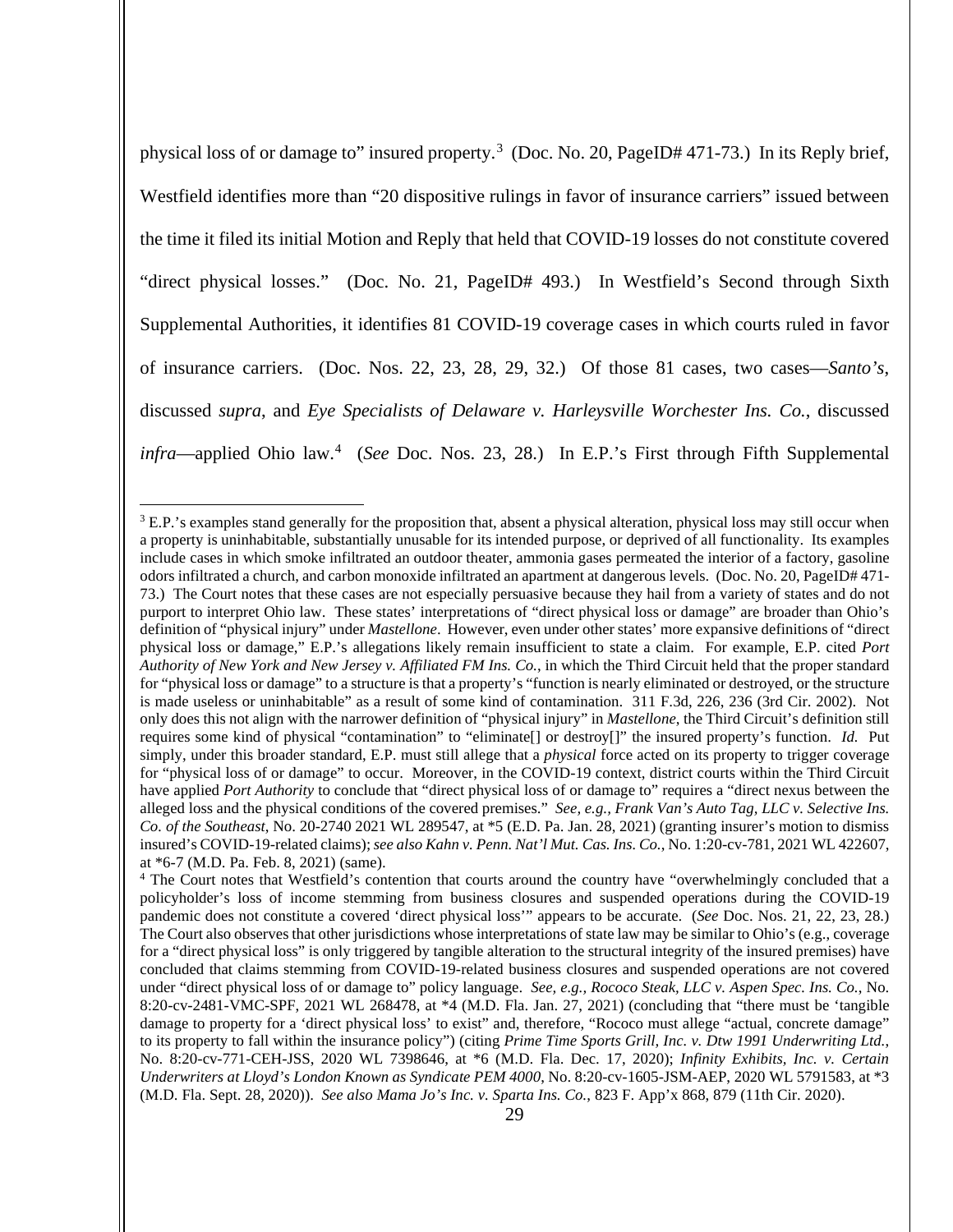Authorities, it identifies eight COVID-19 cases in which courts ruled in favor of insureds. (Doc. Nos. 24, 25, 27, 30, 31.) Of these eight, four cases—*Henderson Road*, *Queens Tower*, *McKinley Dev. Leas. Co.*, and *Sylvester and Sylvester, Inc.*, discussed *supra*—applied Ohio law. (*See* Doc. Nos. 25, 27, 30.) With the exception of these six cases (*Santo's*, *Eye Specialists*, *Henderson Road*, *Queens Tower*, *McKinley*, and *Sylvester*), none of the rest of these cases speak directly to the interpretation of the phrase "direct physical loss of or damage to" under Ohio law and have no impact on the Court's decision.

Threshold coverage under the Business Income (and Extra Expense) Coverage Form requires "direct physical loss of or damage to" insured property. (Doc. No. 5-3, PageID# 118.) The plain, ordinary meaning of "direct physical loss of or damage to" contemplates tangible, demonstrable alteration to the insured premises. This reading is supported by persuasive Ohio appellate case law that the plaintiff-insured plead distinct, demonstrable, physical alteration of the insured property. *See, e.g., Mastellone*, 175 Ohio App. 3d at 40. Accepting the factual allegations in E.P.'s Complaint as true, E.P. fails to plead any physical alteration of its insured property. Accordingly, E.P. fails to meet the threshold for coverage under the Business Income (and Extra Expense) Coverage Form.

### **3. Civil Authority Coverage**

In its Motion to Dismiss, Westfield argues that, under a plain reading of the Business Income (and Extra Expense) Coverage Form, E.P. is not entitled to Civil Authority coverage. (Doc. No. 5-1, PageID# 69.) Westfield further argues that E.P. cannot claim Civil Authority coverage because Ohio issued its Stay At Home Order to prevent the spread of COVID-19 rather than mitigate existing damage to another property within one mile of E.P.'s properties. (*Id.* at PageID# 70.) In its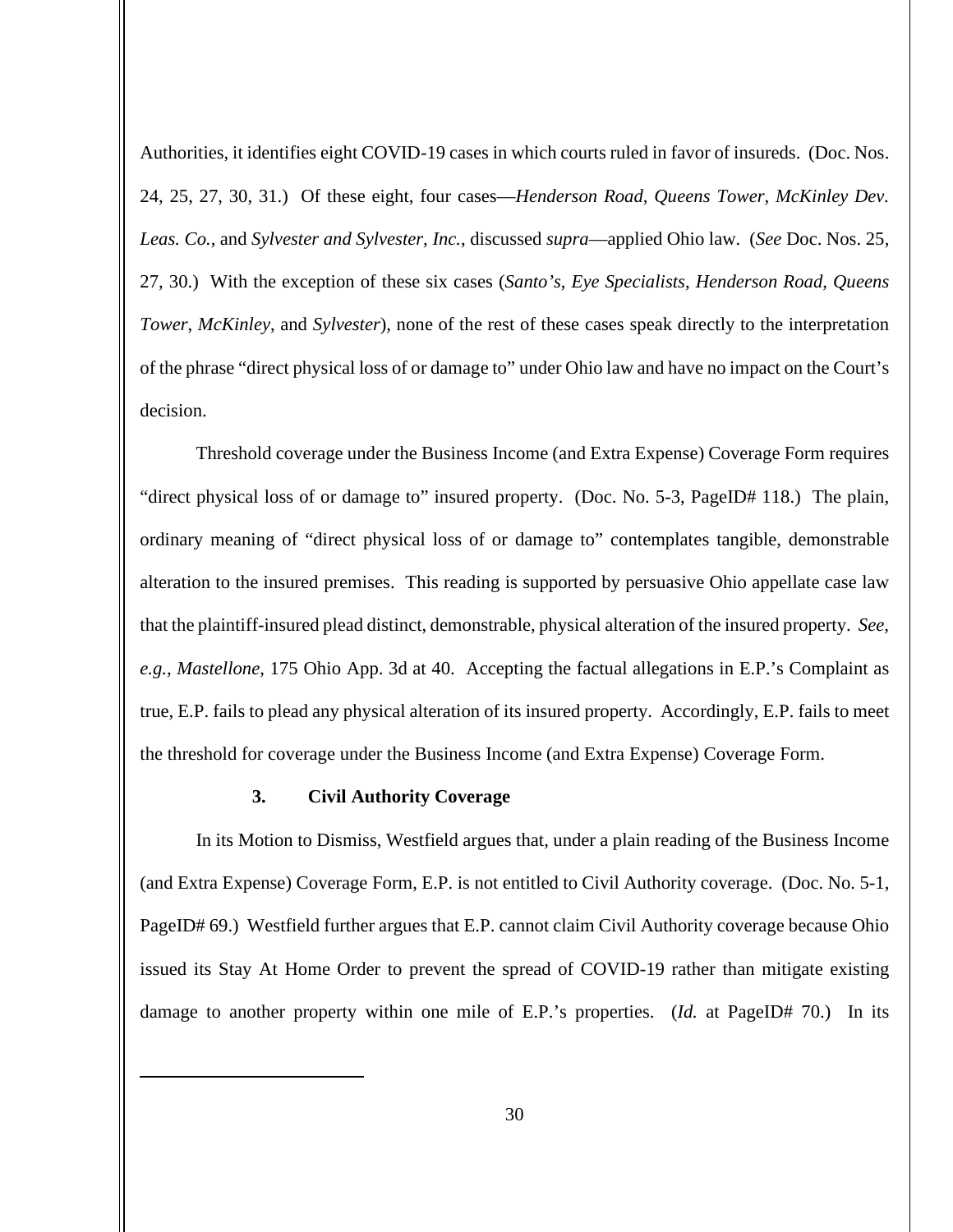Opposition, E.P. argues that it has "sufficiently alleged a physical loss of, including, but not limited to, loss of use[ ] of its premises and property due to the presence and physical characteristics of a physical substance (SARS-CoV-2), including the physical impact that substance had on Plaintiffs' property and property other than at Plaintiffs' premises (for purposes of Civil Authority coverage)." (Doc. No. 20, PageID# 471.) On Reply, Westfield argues that E.P. has not alleged that a civil authority completely prohibited E.P. from accessing its own properties to repair or mitigate a Covered Cause of Loss at an adjacent property, such that it would trigger Civil Authority coverage under the Business Income (and Extra Expense) Coverage Form. (Doc. No. 21, PageID# 502.)

The Court finds that E.P. is not entitled to Civil Authority coverage, based on the plain, ordinary meaning of the Policy language. The Policy's Civil Authority provisions are located under "5. Additional Coverage" within the Business Income (and Extra Expense) Coverage Form. (Doc. No. 5-3, PageID# 119.) According to the Civil Authority provision, "[w]hen a **Covered Cause of Loss causes damage to property** other than property at the described premises, we will pay for the actual loss of Business Income you sustain and necessary Extra Expense caused by action of civil authority that prohibits access to the described premises . . . ." (*Id.*) Two additional conditions must also apply to trigger Civil Authority coverage: (1) a civil authority must prohibit access to an area that immediately surrounds the damaged property and the insured's premises fall within that area, but are not more than one mile from the damaged property; and (2) the civil authority must have acted "in response to dangerous physical conditions resulting from the damage or continuation of the Covered Cause of Loss that caused the damage," or the civil authority acted in order to have "unimpeded access to the damaged property." (*Id.*) A "Covered Cause of Loss" means "**direct physical loss** unless the loss is excluded or limited in this policy." (Id. at PageID# 165, emphasis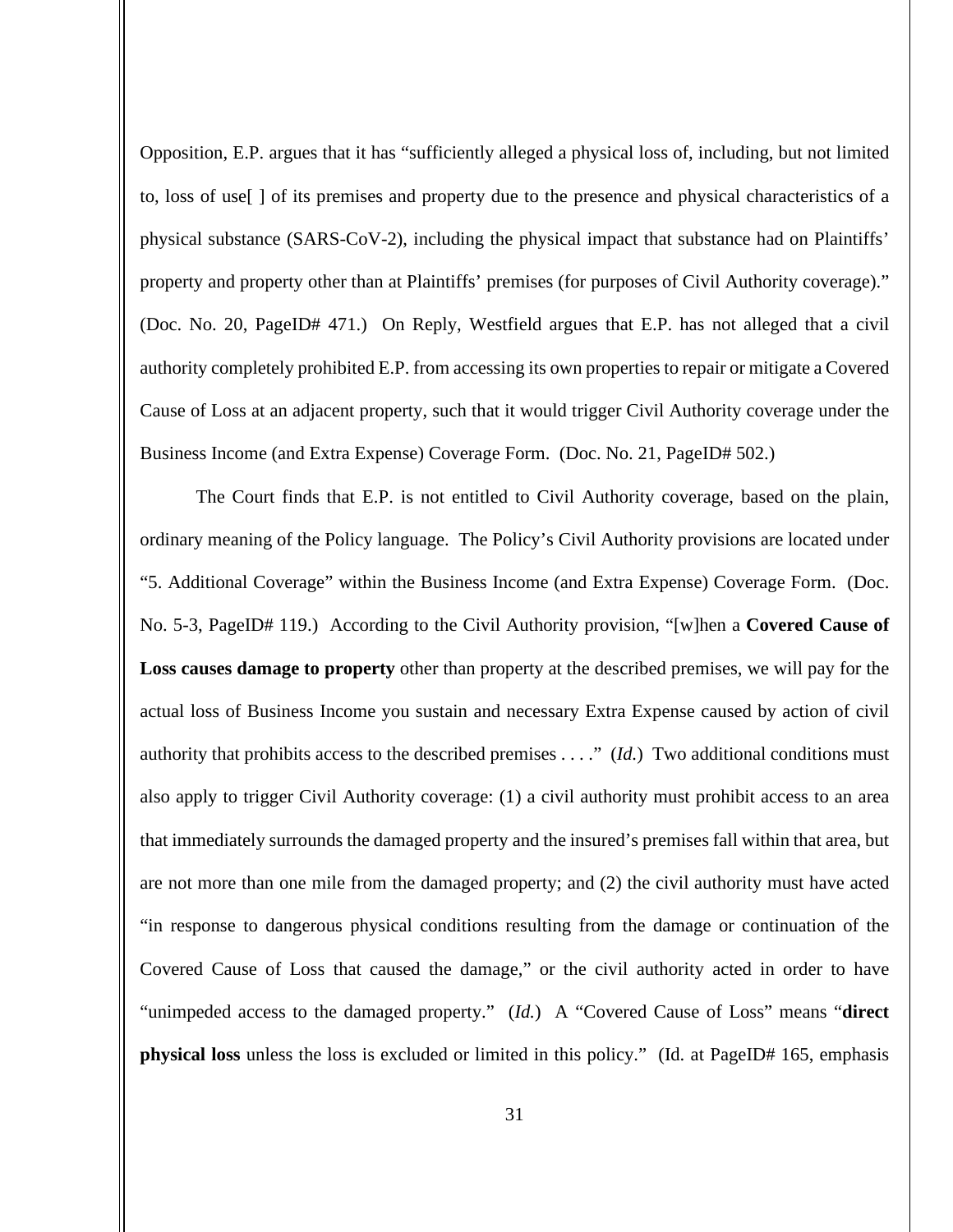added.) Therefore, the availability of Civil Authority coverage turns on the meaning of the undefined term "direct physical loss." As discussed above, the plain, ordinary meaning of the term "direct physical loss" does not apply to the COVID-19-related economic losses that E.P. alleges in its Complaint. Thus, E.P. is not entitled to Civil Authority coverage under the Business Income (and Extra Expense) Coverage Form.

Moreover, a plain reading of the Civil Authority provision confirms that E.P. cannot plausibly allege coverage under the provision. E.P. fails to allege any damage to "property other than property at the described premises," within one mile of any of its own properties. (*See* Doc. No. 5-3, PageID# 119.) E.P. also fails to allege that an action of civil authority "prohibit[ed]," blocked, or prevented E.P. from accessing its premises. (*Id.*) In other words, while E.P. alleges that Ohio's Stay At Home Order prevented E.P. from making "full use of" its Property when its tenants were required to partially or completely close, the Stay At Home Order did not prevent E.P. from accessing its properties altogether. (Doc. No. 1-1,  $\P$  12.) Accordingly, for the reasons above, the Court finds that E.P. fails to meet the threshold for Civil Authority coverage under the Business Income (and Extra Expense) Coverage Form.

# **4. Virus Exclusion**

Assuming *arguendo* that E.P.'s Complaint alleges plausible claims for coverage, the parties dispute whether such coverage nevertheless would be excluded by the Exclusion of Loss Due to Virus or Bacteria endorsement ("Virus Exclusion"). (*See* Doc. No. 5-3, PageID# 130.) Westfield argues that the Virus Exclusion unambiguously bars coverage because it prohibits coverage for loss or damage "caused by or resulting from any virus . . . that induces or is capable of inducing physical distress, illness or disease." (Doc. No. 5-1, PageID# 71.) Westfield argues that E.P.'s attempt to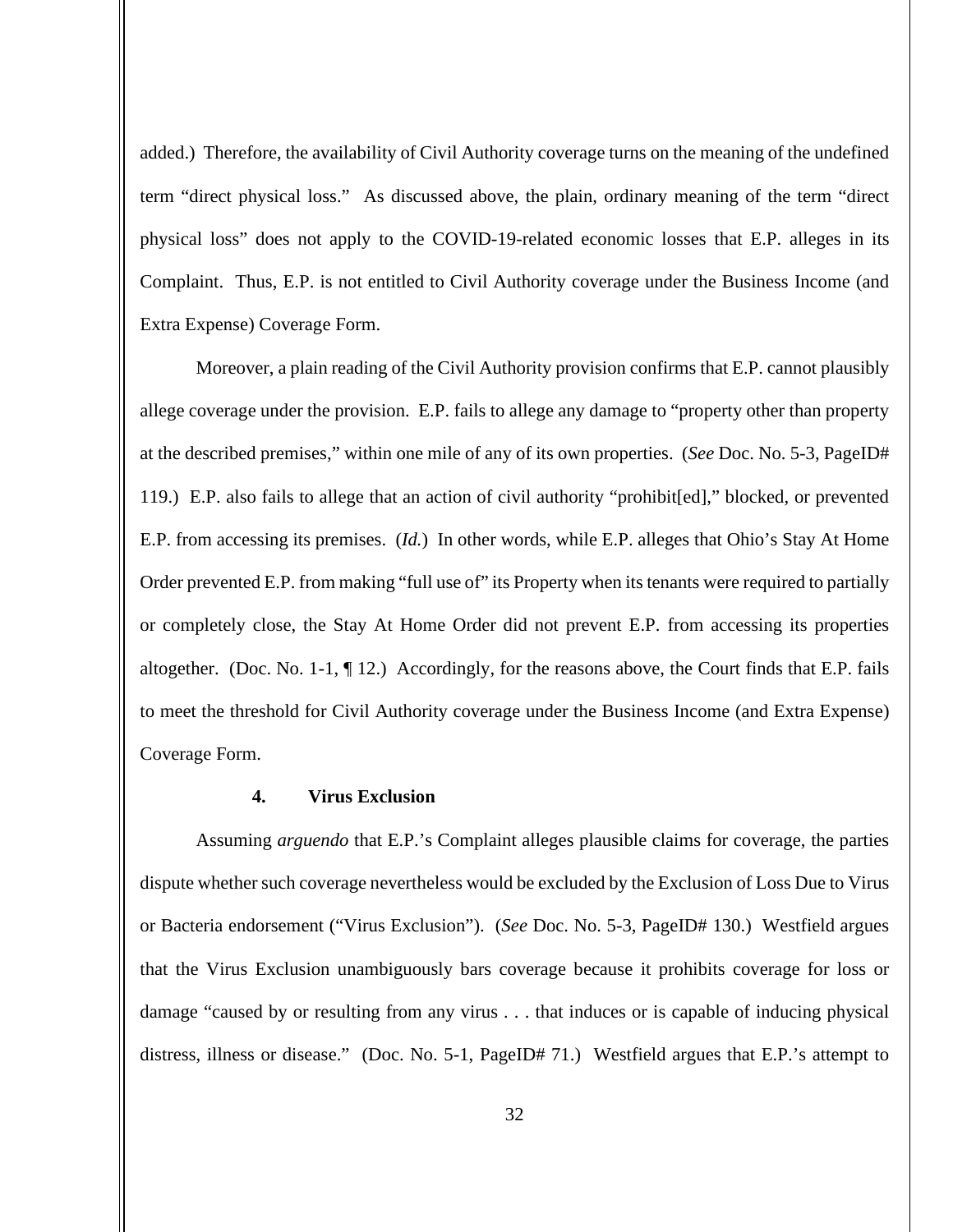attribute its losses to Ohio's Stay At Home Order, rather than COVID-19 itself, is unavailing because the Stay At Home Order was issued to prevent the spread of COVID-19, a virus. (*Id.* at PageID# 72.) Further, Westfield argues that E.P. "purports to manufacture an artificial distinction between losses resulting from a virus or disease and losses 'related to a pandemic.'" (*Id.*) Westfield argues that the Virus Exclusion is indeed applicable to a pandemic because a pandemic is merely widespread transmission of a virus. (*Id.*)

E.P. argues that the Virus Exclusion is ambiguous because the exclusion presumes only one cause of loss, the existence of a "virus." (Doc. No. 20, PageID# 467.) However, E.P. contends that in the instant matter, there is more than a single cause of loss. (*Id.*) E.P. argues that the government closure orders resulted in loss and/or damage and such loss is not subject to the Virus Exclusion. (*Id.*) Moreover, E.P. argues that because the Virus Exclusion does not contain an anti-concurrent causation clause, it "cannot be used to exclude coverage due to the governmentally mandated shutdowns." (*Id.* at PageID# 468.) Finally, E.P. argues that the "exclusion applies only to the extent that there was a commensurate 'physical distress, illness, or disease'" and that here, "there is no such result, nor did Equity plead that any 'physical distress, illness, or disease' affected its properties." (*Id.*) Therefore, according to E.P., its business disruptions are "far removed from any actual infection, which the virus exclusion was and is intended to address." (*Id.*)

On Reply, Westfield argues that E.P. "ignores a litany" of recent decisions in which courts have held that virus exclusions preclude business income and civil authority coverage for COVID-19-related losses. (Doc. No. 21, PageID# 504.) According to Westfield, the Central District of California "recently rejected a similar argument in a case involving an identical virus exclusion that also lacked a traditional anti-concurrent causation clause . . . ." (*Id.* at PageID# 505.) Westfield also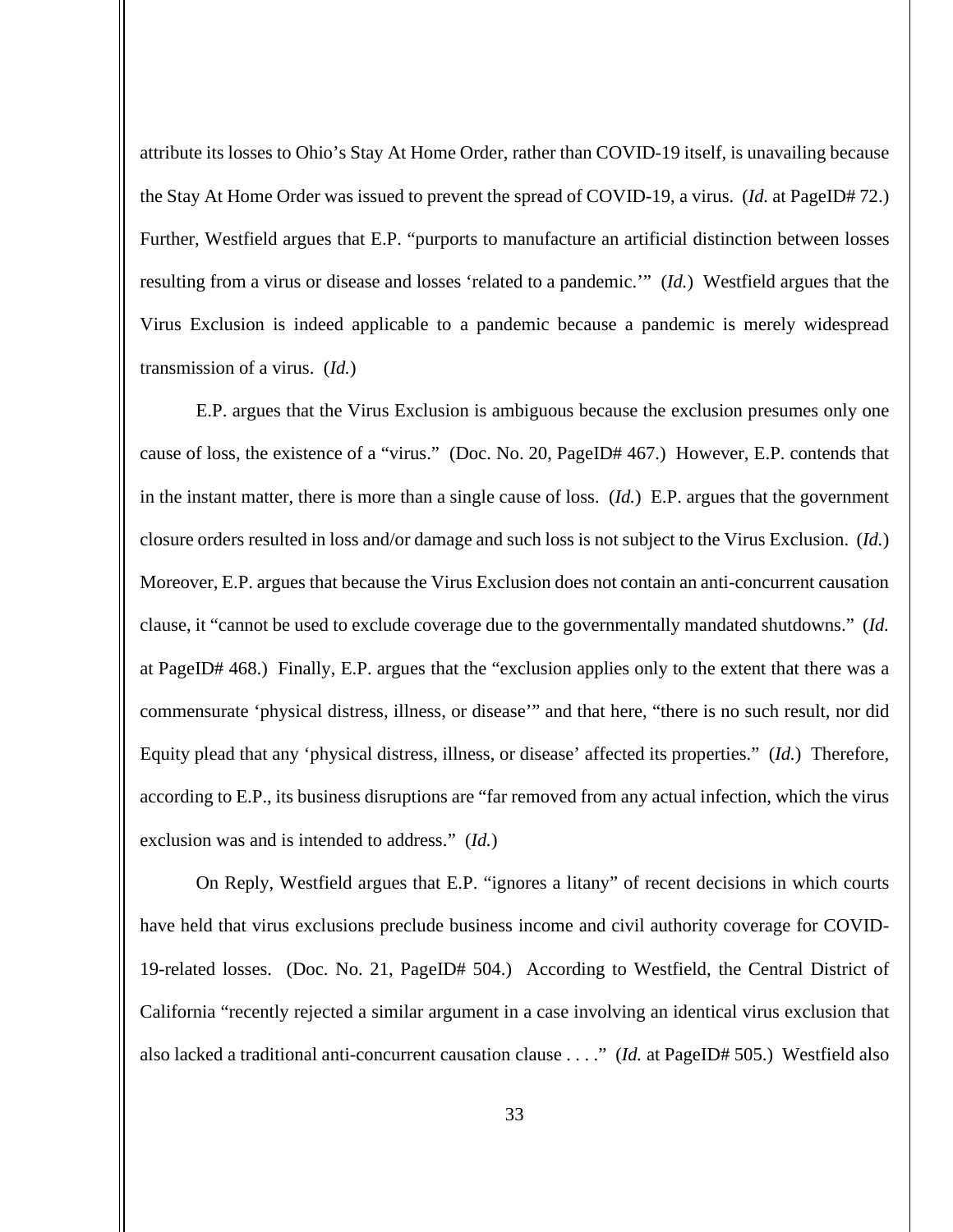argues that E.P. attempts to "have it both ways" by arguing that the Virus Exclusion does not apply because the Stay At Home Orders caused E.P.'s losses, but arguing elsewhere that it suffered direct physical loss due to the probable existence of COVID-19 particles on its premises. (*Id.*) Westfield also argues that E.P. misrepresents the Virus Exclusion language by attempting to read the words "or is capable of inducing" out of the Virus Exclusion. (*Id.* at PageID# 506.) Finally, Westfield argues that E.P. attempts to impermissibly rewrite the Virus Exclusion by inserting a "geographic limitation" in its attempt to distinguish between a "virus" and a "pandemic." (*Id.* at PageID# 507.)

The Court finds that the Virus Exclusion unambiguously excludes coverage for E.P.'s alleged COVID-19-related losses. The Court begins its analysis by examining the plain language of the Virus Exclusion: "B. We will not pay for loss or damage caused by or resulting from any virus, bacterium or other microorganism that induces or is capable of inducing physical distress, illness or disease." (Doc. No. 5-3, PageID# 130.) The Court concludes that, on its face, this provision excludes coverage for E.P.'s alleged losses. Unquestionably, COVID-19 is a virus capable of inducing physical distress, illness, or disease.

E.P.'s various Virus Exclusion arguments are not persuasive. First, E.P.'s argument that the operative cause of loss in the instant matter was Ohio's Stay At Home Order, rather than the COVID-19 virus, is unavailing. In its Complaint, E.P. alleges that, "[b]ased on the prevalence of the virus in Cuyahoga County and throughout Ohio, it is probable that Equity sustained direct physical loss of or damage to its properties **due to the presence of coronavirus**, and **has unquestionably sustained direct physical loss as the result of the pandemic** and/or civil authority orders issued by the Governor of Ohio." (Doc. No. 1-1, ¶ 29, emphasis added.)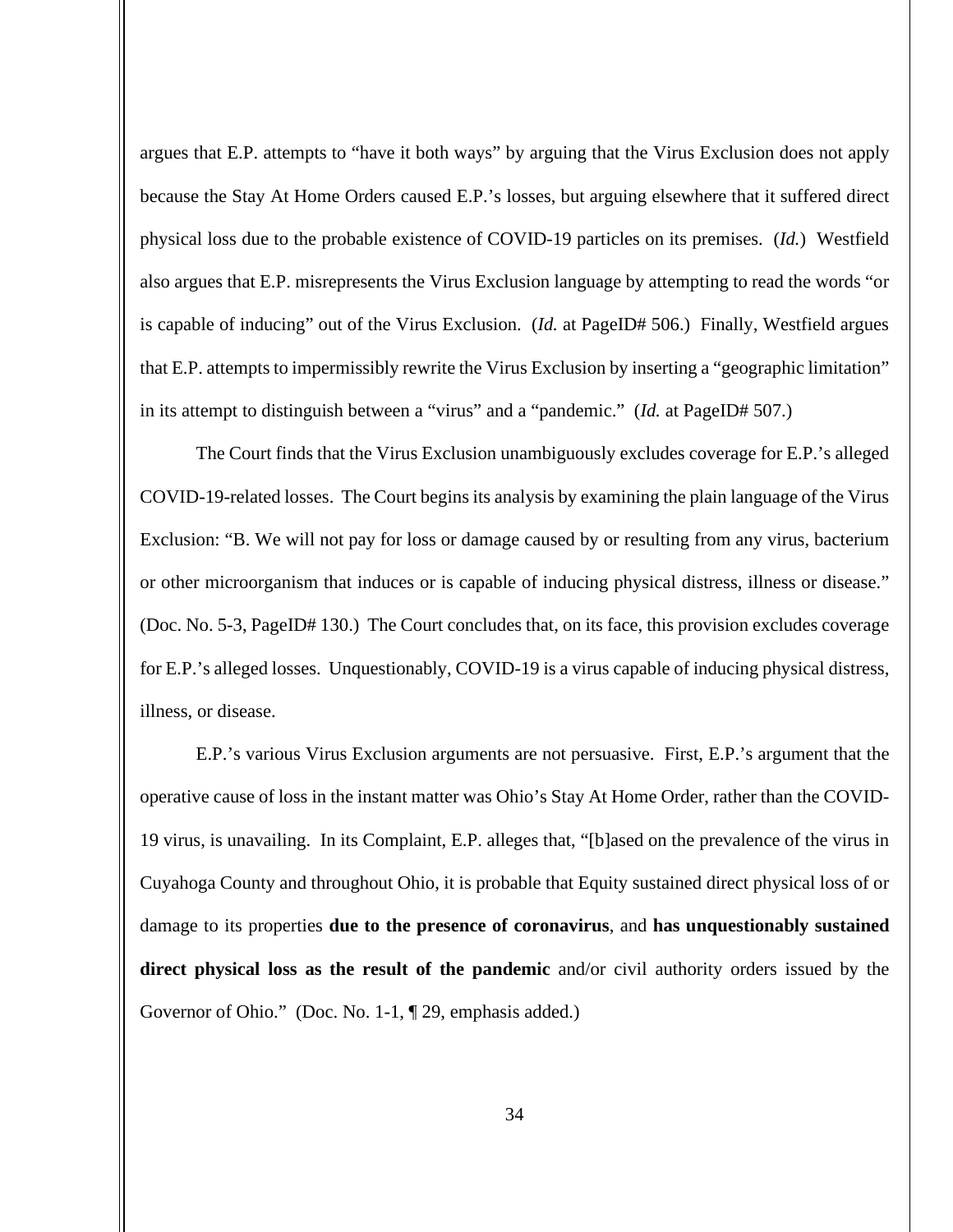Further, the Court notes that an Ohio trial court recently concluded that an identical Virus

Exclusion clause was not ambiguous. In *Eye Specialists of Del. V. Harleysville Worchester Ins. Co.,* 

*et al.*, the Franklin County Court of Common Pleas interpreted the following Virus Exclusion clause:

A. The exclusion set forth in Paragraph B. applies to all coverage under Section I - Property in all forms and endorsements that comprise this Businessowners Policy, except as provided in Paragraph C. This includes but is not limited to forms or endorsements that cover property damage to buildings or personal property and forms or endorsements that cover business income, extra expense or action of civil authority.

B. We will not pay for loss or damage caused by or resulting from any virus, bacterium or other micro-organism that induces or is capable of inducing physical distress, illness or disease.

(*Eye Specialists of Del. V. Harleysville Worchester Ins. Co., et al.*, Franklin C.P. No. 20-cv-6386 (Feb. 1, 2021), Doc. No. 28-1, PageID# 807.) Like the instant Virus Exclusion, the *Eye Specialists* virus exclusion also did not include an anti-concurrent causation clause.

The *Eye Specialists* court rejected the plaintiff's arguments that a "pandemic" differed from a "virus," and concluded that COVID-19, not a governmental order, caused the plaintiff's business interruptions. (*Id.* at PageID# 807-08.) Accordingly, the trial court concluded that, as a matter of Ohio law, the virus exclusion was not ambiguous because "COVID[-]19 is capable of inducing physical distress, illness or disease." (*Id.* at PageID# 810.) The trial court concluded that "[l]osses resulting from COVID[-]19, a virus, are not covered because they are excluded by the virus exclusion." (*Id.*) The Court is persuaded by the *Eye Specialists* court's straightforward reasoning. The instant Virus Exclusion bars coverage in this matter.

E.P.'s argument that the exclusion only applies "to the extent that there was a commensurate 'physical distress, illness, or disease'" also fails. (Doc. No. 20, PageID# 468.) E.P. ignores entirely the language that the Virus Exclusion applies where a virus "is capable" of producing such adverse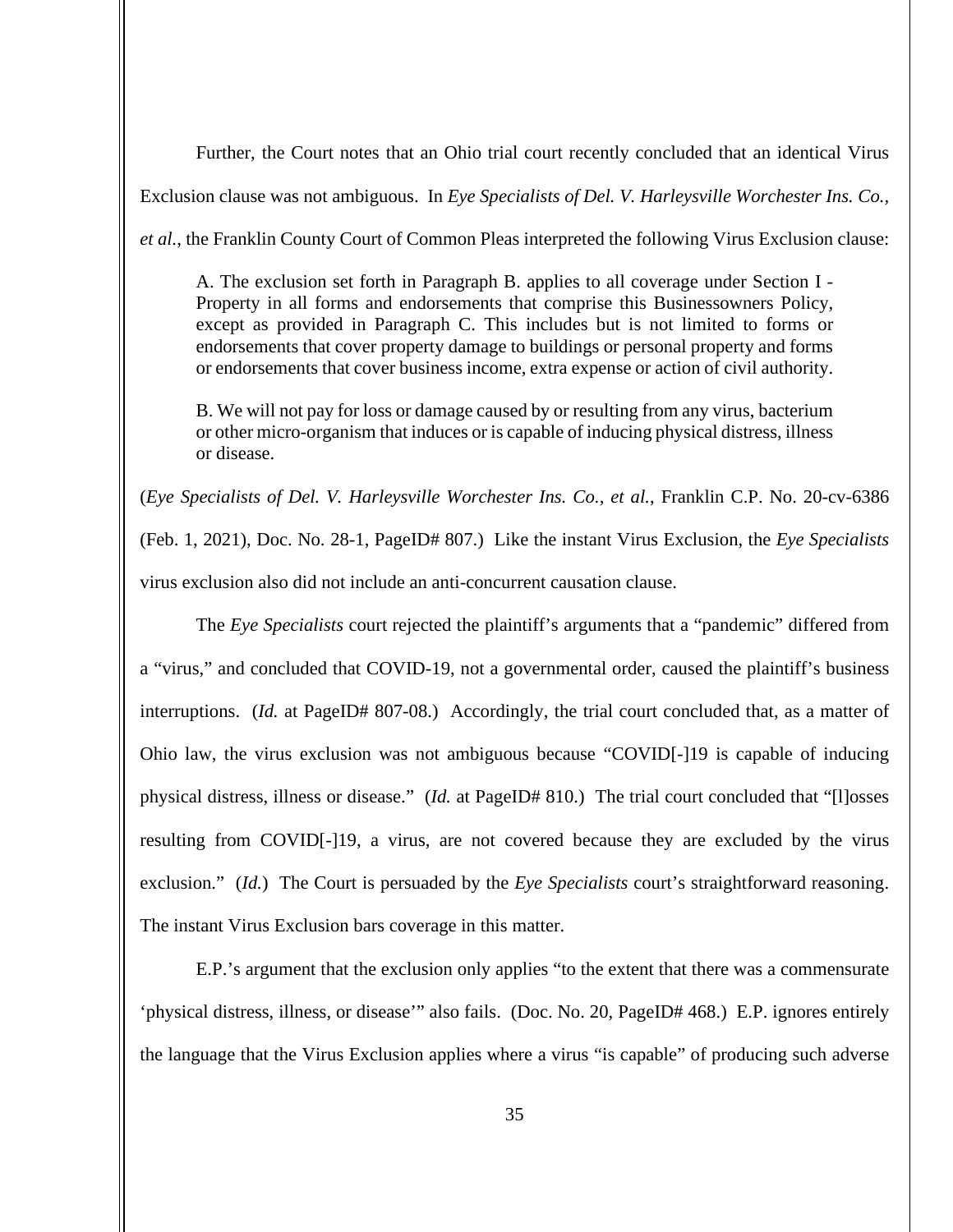health effects. (Doc. No. 5-3, PageID# 130.) The Virus Exclusion does not depend on the actual onset of symptoms or illness.

Finally, E.P.'s argument that the Virus Exclusion is inapplicable when the alleged cause of loss is a "100-year pandemic" is unavailing. Merriam-Webster defines a "pandemic" as "an outbreak of a disease that occurs over a wide geographic area (such as multiple countries or continents) and typically affects a significant proportion of the population**:** a pandemic outbreak of a disease . . . ." *Pandemic*, *Merriam-Webster*, https://www.merriam-webster.com/dictionary/pandemic (last visited Feb. 22, 2021). To refer to COVID-19 as a "pandemic" is to refer to the worldwide outbreak and spread of the disease caused by the COVID-19 *virus*. By the Virus Exclusion's own terms, claims for loss or damage resulting from viruses are excluded. Accordingly, the Court concludes that Westfield demonstrated that the Virus Exclusion applies to bar coverage in the instant matter. The Court further concludes that the language is plain and unambiguous.

#### **5. Breach of Covenant of Good Faith and Fair Dealing**

In its Motion to Dismiss, Westfield argues that E.P.'s Count III claim, for breach of the covenant of good faith and fair dealing, fails as a matter of law because E.P. is not entitled to coverage as a matter of law and, therefore, Westfield's denial of coverage was per se reasonable. (Doc. No. 5- 1, PageID# 73.) E.P. did not respond to Westfield's argument that Westfield's coverage position was per se reasonable. As discussed above, the Policy does not provide coverage for E.P.'s claimed losses. Thus, Westfield's denial of coverage was reasonable and E.P.'s bad faith claim must be dismissed. *See Cleveland Freightliner, Inc.* v*. Federated Serv. Ins. Co.,* No. 1:09-cv-1108, 2010 WL 395626, at \*13 (N.D. Ohio Jan. 26, 2010) ("Ohio law clearly states if denial of coverage is appropriate